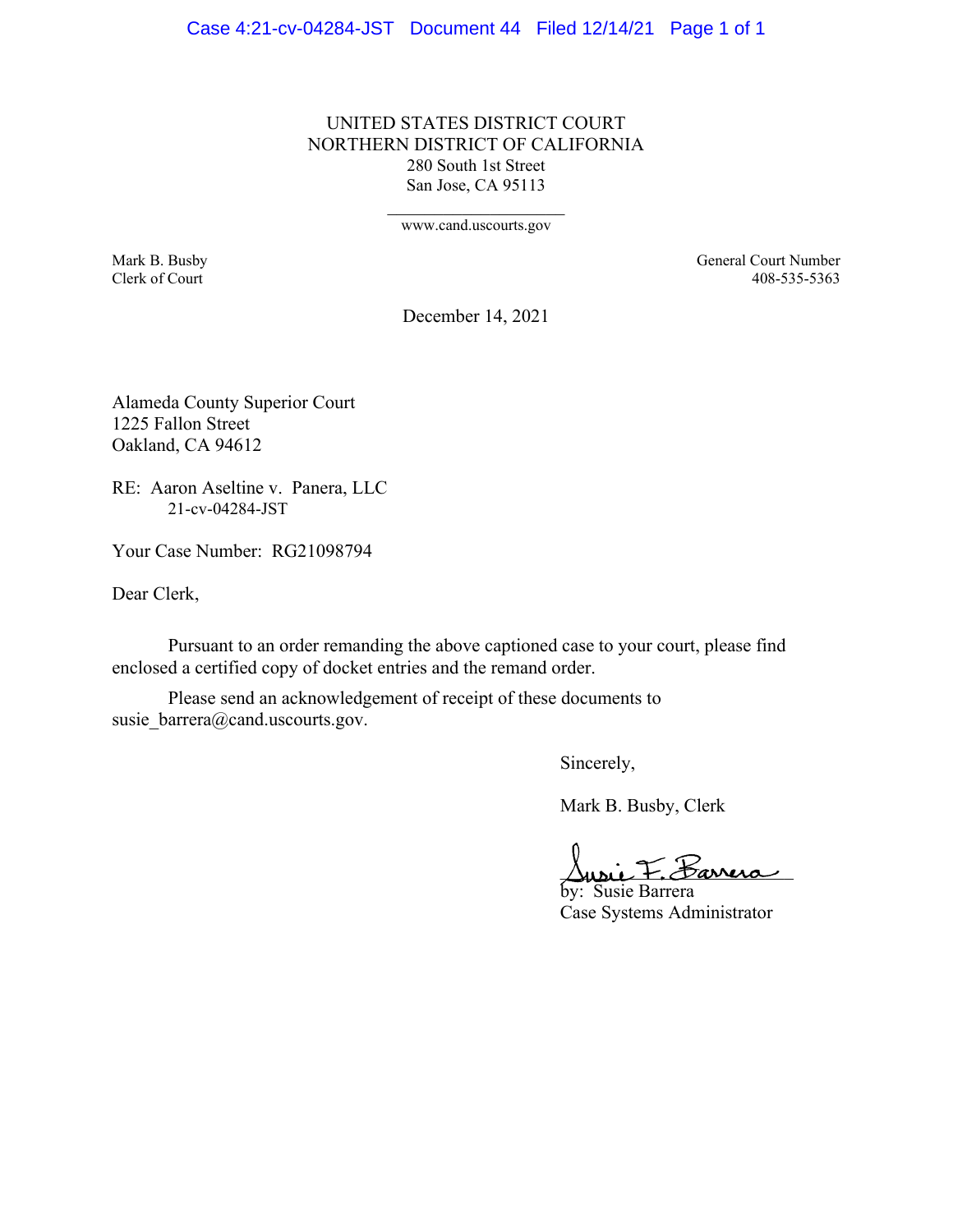UNITED STATES DISTRICT COURT NORTHERN DISTRICT OF CALIFORNIA AARON ASELTINE, Plaintiff, v. Case No. [21-cv-04284-JST](https://cand-ecf.sso.dcn/cgi-bin/DktRpt.pl?379786)  **ORDER GRANTING MOTION TO** 

**REMAND**

Re: ECF Nos. 10, 30

Before the Court is Plaintiff Aaron Aseltine's motion to remand this action to the Alameda County Superior Court, ECF No. 30, and Panera's motion to transfer, ECF No. 10. For the reasons below, the Court will grant the motion to remand and deny as moot Panera's motion to transfer.

## **I. BACKGROUND**

PANERA, LLC,

Defendant.

18 19 20 21 22 Plaintiff Aaron Aseltine alleges that Defendant Panera advertises a \$6 delivery fee on its website and delivery app, but then secretly marks up the delivery food prices between 5-10%. Aseltine contends that this practice violates California's Unfair Competition Law ("UCL"), the Consumers Legal Remedies Act ("CLRA"), and False Advertising Law ("FAL") and seeks to represent a class of California consumers.

23 24 25 This is not the first class-action lawsuit making these allegations. Earlier this year, Aseltine's counsel filed a nearly identical lawsuit in Missouri state court: *Ahmad v. Panera Bread*  Co., No. 21SL-CC00593 (St. Louis Cnty. Cir. Ct. filed Feb. 8, 2021).<sup>1</sup> In February, Panera

26

1

2

3

4

5

6

7

8

9

10

11

12

13

14

15

16

<sup>27</sup> 28  $<sup>1</sup>$  The Missouri action seeks to represent an identical class and brings virtually identical claims.</sup> The only difference is that, instead of a FAL claim, the Missouri action brings a claim under the Missouri Merchandising Practices Act – Missouri's analog to California's FAL.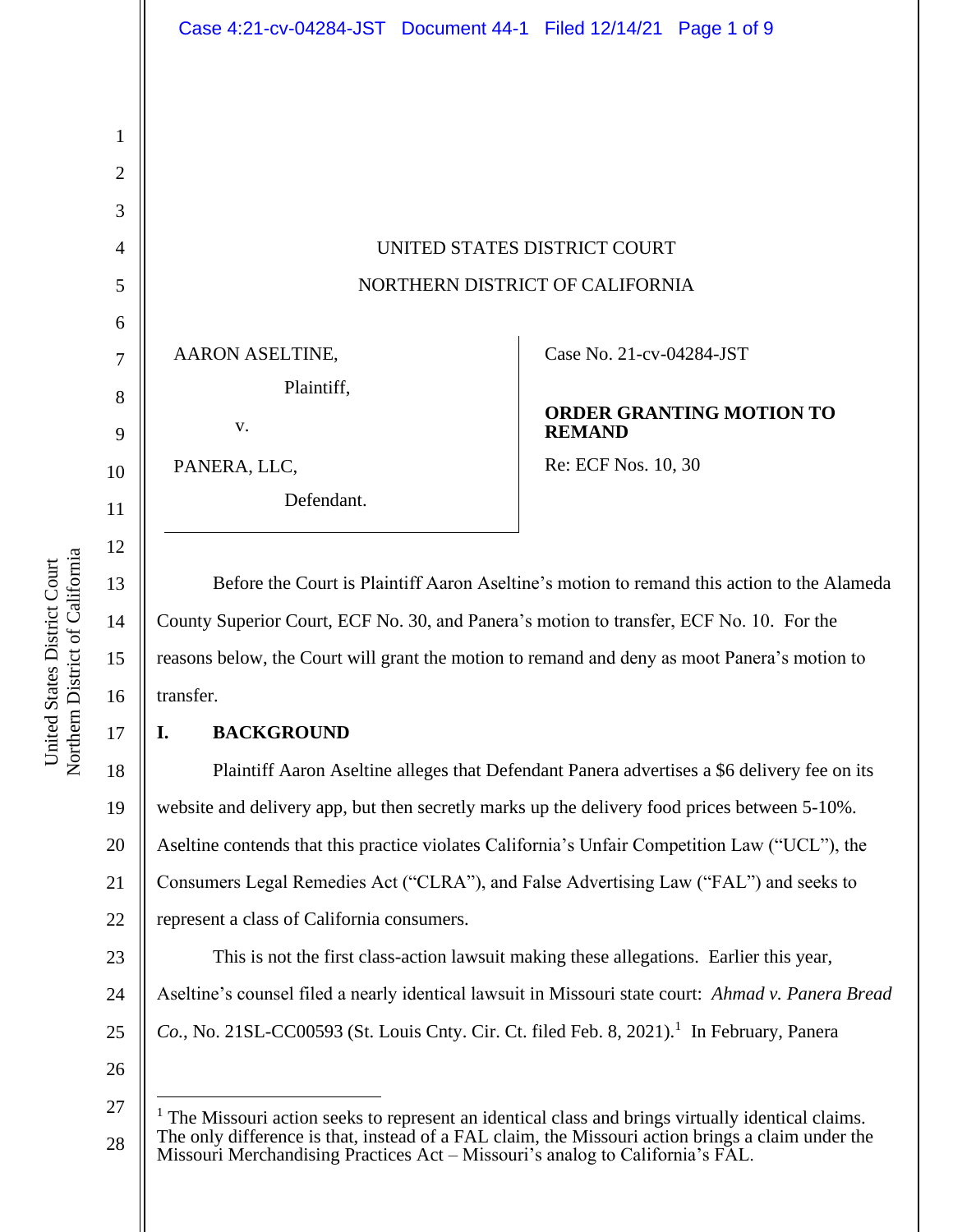#### Case 4:21-cv-04284-JST Document 44-1 Filed 12/14/21 Page 2 of 9

1

2

3

4

5

6

7

8

9

10

11

12

13

14

15

16

17

18

removed the Missouri case to federal court under the Class Action Fairness Act ("CAFA"). *See Ahmad v. Panera Bread Co*., No. 4:21 CV 311 CDP, 2021 WL 2222707, at \*1 (E.D. Mo. June 2, 2021). The plaintiff, Mahasin Ahmad, then moved to remand, arguing that Panera had not met the \$5 million amount-in-controversy requirement that CAFA requires. The district court originally denied the motion, reasoning that the 5-10% markup revenue, dating back four years (the limitations period for the UCL claim), alone satisfied CAFA's \$5 million amount-in-controversy minimum. Ahmad filed a motion for reconsideration, arguing that the court miscalculated the amount in controversy because Panera only began marking up the prices in September 2020. *Ahmad v. Panera Bread Co*., No. 4:21 CV 311 CDP, 2021 WL 5447000, at \*4 (E.D. Mo. Nov. 16, 2021. The court recently granted the motion to reconsider and remanded the case to the Circuit Court of St. Louis County, Missouri. *Id.* at \*7.

Similarly, Aseltine initially filed this class action in California state court. Panera then removed the case to the Northern District of California under CAFA. Aseltine now moves to remand, arguing – as Ahmad did in the Missouri federal action – that the case does not satisfy CAFA's \$5 million amount-in-controversy requirement. Alternatively, Aseltine requests that the Court grant jurisdictional discovery related to the amount in controversy. Panera separately moves to transfer this case to Missouri or stay the case under the "first-to-file" rule.

## **II. LEGAL STANDARD**

19 20 21 22 23 24 25 26 27 28 A defendant may remove an action brought in state court to a federal district court if the district court has "original jurisdiction" over the matter. 28 U.S.C. § 1441(a). CAFA confers original jurisdiction to federal district courts over class actions where "the class members number at least 100, at least one plaintiff is diverse in citizenship from any defendant, and the aggregate amount in controversy exceeds \$5 million, exclusive of interest and costs." *Ibarra v. Manheim Invs., Inc*., 775 F.3d 1193, 1198 (9th Cir. 2015) (citing 28 U.S.C. § 1332(d)). The defendant's notice of removal need include "only a plausible allegation that the amount in controversy exceeds the jurisdictional threshold." *Dart Cherokee Basin Operating Co., LLC v. Owens*, 574 U.S. 81, 89 (2014). The amount in controversy includes "all relief claimed at the time of removal to which plaintiff would be entitled if [they] prevail." *Fritsch v. Swift Transportation Co. of Arizona, LLC*,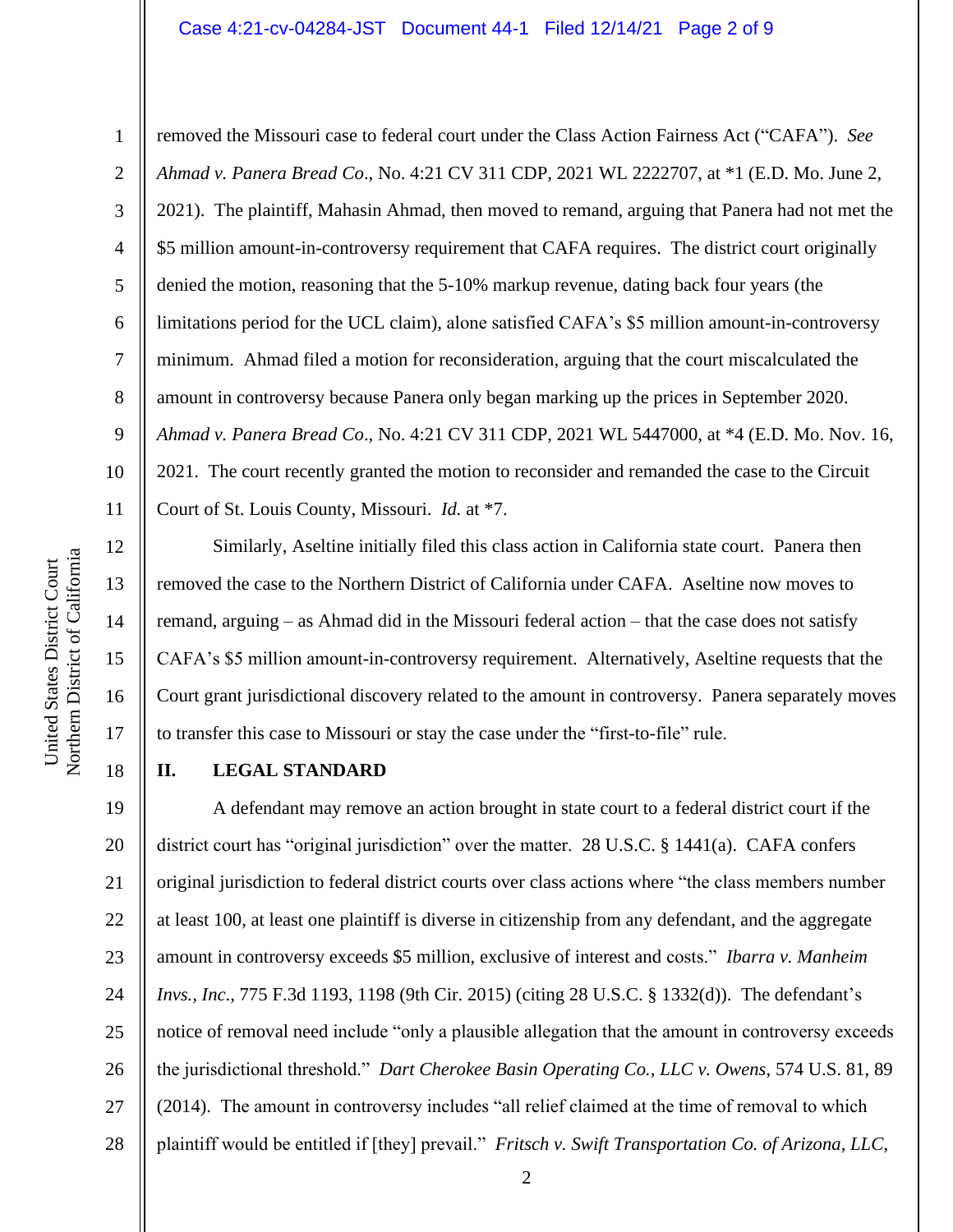899 F.3d 785, 793 (9th Cir. 2018). And courts must determine the appropriateness of removal "on the basis of the pleadings at the time of removal." *Broadway Grill, Inc. v. Visa Inc.*, 856 F.3d 1274, 1277 (9th Cir. 2017). If the plaintiff challenges removal, "both sides [must] submit proof and the court [then] decides, by a preponderance of the evidence, whether the amount-incontroversy requirement has been satisfied." *Id.* at 88.

### **III. DISCUSSION**

The parties agree that there are at least 100 members in the alleged putative class and minimal diversity. But the parties dispute whether the amount-in-controversy requirement under CAFA is satisfied. Panera alleges that the amount placed in controversy here exceeds \$5 million based on the value of  $(1)$  the class-wide compensatory damages;  $(2)$  injunctive relief;  $(3)$ attorney's fees; and (4) punitive damages. Aseltine challenges Panera's assertion, arguing that Panera has failed to establish the jurisdictional threshold by a preponderance of the evidence.

# 13

14

15

16

17

18

1

2

3

4

5

6

7

8

9

10

11

12

## **A. Compensatory Damages**

The Ninth Circuit has held "that the amount in controversy" includes compensatory damages. *Fritsch*, 899 F.3d at 793 (simplified). Both parties agree that the amount-in-controversy calculation should include at least the 5-10% food markup revenue from September 30, 2020, through the date of removal on June 4, 2021. 2 The parties disagree, however, on what other compensatory damages the Court should include in its amount-in-controversy calculation.

19 20 21 22 Panera first contends that the Court should include future damages in the amount-incontroversy calculation because the complaint seeks damages "to the date of class certification." ECF Nos. 1-1 ¶ 56, 34 at 9. Panera also argues that the Court's damages calculation should include the \$6 delivery fee, not just the allegedly hidden markup.

23 24 25 The Court finds neither of Panera's arguments persuasive. First, although the Ninth Circuit has recognized that "the mere futurity of certain classes of damages [does not] preclude[] them from being part of the amount in controversy," such damages must be "*presently* in

<sup>27</sup> 28  $2$  Because the amount-in-controversy calculation represents the "maximum recovery," it is the larger sum – the 10% markup, or \$904,631 – which should be used. *Arias v. Residence Inn by Marriott*, 936 F.3d 920, 927 (9th Cir. 2019) (emphasis omitted). The Court thus assumes \$904,631 in damages for the food markup.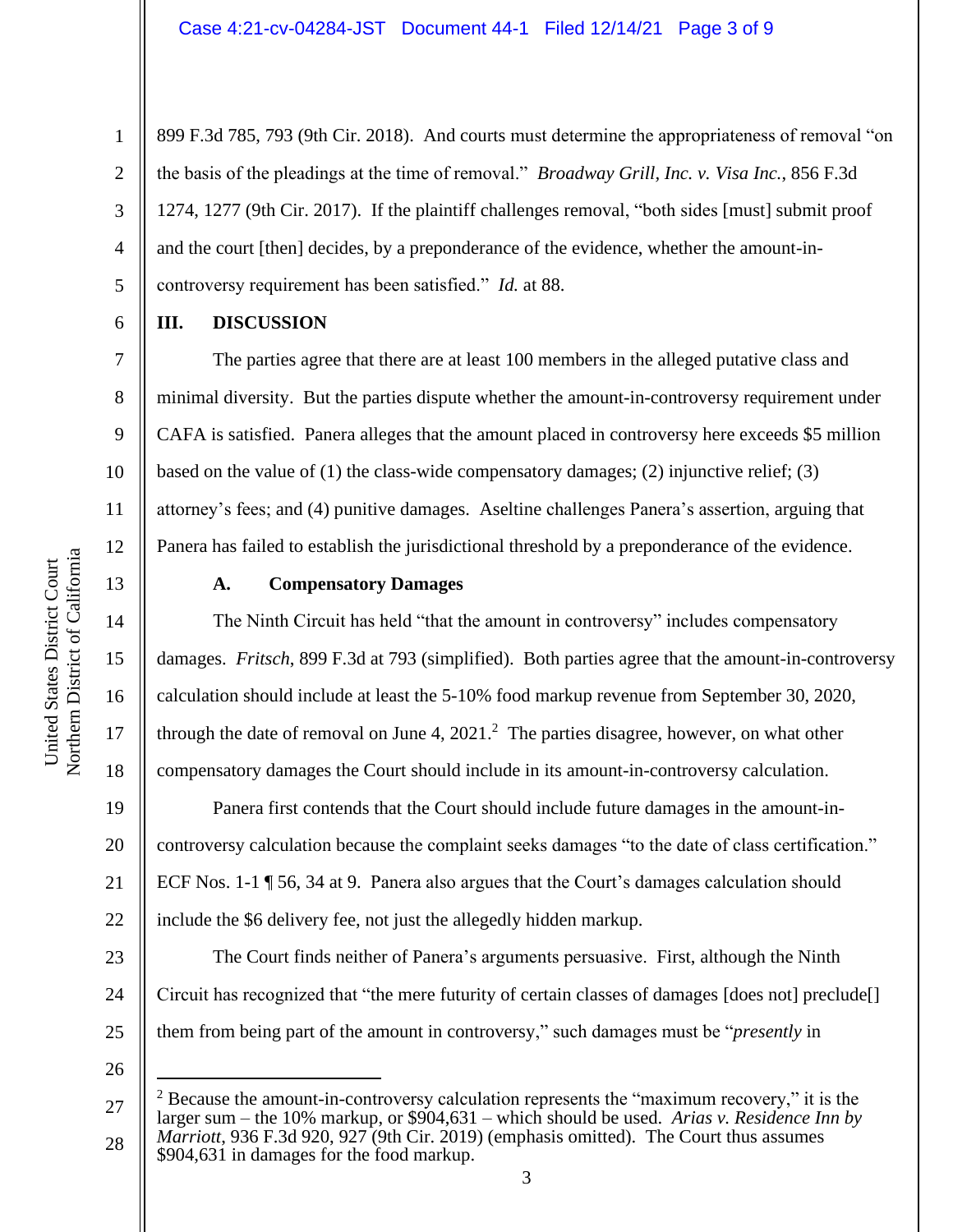#### Case 4:21-cv-04284-JST Document 44-1 Filed 12/14/21 Page 4 of 9

4 6 7 10 controversy." *Chavez v. JPMorgan Chase & Co.*, 888 F.3d 413, 417 (9th Cir. 2018) (emphasis in original). But future damages that rely on the assumption that the defendant "will continue to violate the [law] to the same degree even after the filing of the complaint" do not qualify. *Hughes v. McDonald's Corp.*, No. C 14-1700 PJH, 2014 WL 3797488, at \*2 (N.D. Cal. July 31, 2014) (internal quotations and citation omitted). Such future damages are speculative because they do not stem from wrongdoing that has already occurred, but rather assume that wrongdoing *will be done* in the future. *See id.* (declining to include two years of future damages in the amount-incontroversy calculation when the defendants assumed the wrongdoing would continue and estimated that two years was "the median time interval from the filing of a case through trial in this district"); *see also Petkevicius v. NBTY, Inc.*, No. 3:14-cv-02616-CAB-(RBB), 2017 WL 1113295, at \*7 (S.D. Cal. Mar. 24, 2017) (reasoning that the amount-in-controversy calculation should not include future damages if the court had to "speculat [e] about possible future injuries caused by future conduct of the defendant").

Panera cites no cases, and the Court has found none, in which courts have estimated the time to complete class certification, assumed continued wrongdoing, and included such future damages in the amount-in-controversy calculation. To the contrary, the authorities of which the Court is aware have declined to take this approach. The *Ahmad* court, for example, declined to include future damages in its calculation, as such damages would be "contingent on defendant[] engaging in the same alleged wrongful conduct and future consumers[] making online delivery purchases at the same level as before removal." *Ahmad*, 2021 WL 5447000, at \*5. In line with this reasoning, the Court declines to include future damages in the amount-in-controversy calculation. The calculation thus remains at \$904,631.00.

Second, Panera contends that the damages for each class member should also include the \$6 delivery fee. In response, Aseline argues that the complaint does not seek to recover the delivery fee because Aseltine "made his decision to place his order with Panera *because* of the advertised \$6 delivery fee." ECF No. 33 at 3 (emphasis added).

27 28 The Court agrees with Aseline's reasoning. The complaint seeks restitution of the amount "wrongfully acquired" by Panera, which the complaint makes clear includes only the "*hidden* food

1

2

3

5

8

9

11

12

13

14

15

16

17

18

19

20

21

22

23

24

25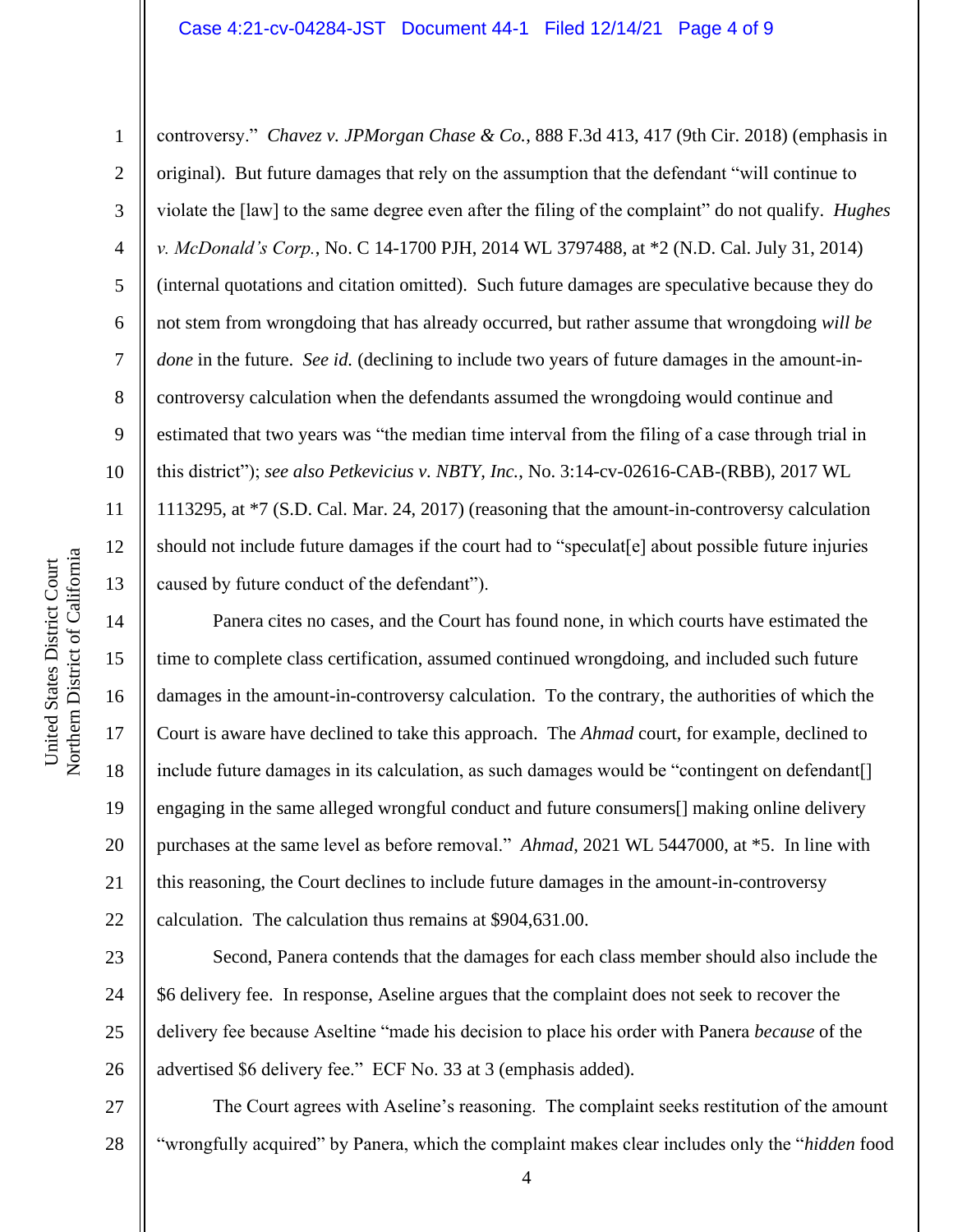markup applied exclusively to delivery orders." ECF No. 1-1 ¶¶ 34, 110 (emphasis added). The class members all agreed to pay the \$6 delivery fee and received "*some* benefit" from the delivery. *See Calagno v. Rite Aid Corp.*, No. 4:20-cv-05476-YGR, 2020 WL 6700451, at \*3 (N.D. Cal. Nov. 13, 2020) (emphasis in original) (reasoning that because the class members "received *some* benefit of the use of the allegedly indifferent acetaminophen formulas," the amount-in-controversy calculation should include only the "per-ounce price difference" between the two medications, not a full refund). And Panera cites no authority to support its argument that the amount-incontroversy calculation should include the delivery fee. Thus, the Court includes only the food markup revenue – \$904,631.00 – in the amount-in-controversy calculation.

#### **B. Injunctive Relief**

Courts must also consider the value of injunctive relief in the amount-incontroversy calculation. *Hunt v. Wash. State Apple Advert. Comm'n*, 432 U.S. 333, 347 (1977) ("In actions seeking declaratory or injunctive relief, it is well established that the amount in controversy is measured by the value of the object of the litigation."). But courts will exclude injunctive relief from the amount in controversy when a defendant fails to provide estimates of the cost of complying with an injunction. *See Ronquillo v. BMW of N. Am., LLC*, No. 3:20-cv-1413- W-WVG, 2020 WL 6741317, at \*5 (S.D. Cal. Nov. 17, 2020).

18 19 20 21 22 23 Aseltine seeks an order "enjoining Defendant from continuing to engage, use, or employ their practice of misrepresenting their delivery fees" and "requiring Defendant to disclose such misrepresentations." ECF No. 1-1 ¶¶ 109-110. Panera argues that the cost of the injunction therefore includes both the cost of removing or modifying its advertising – which Panera argues is "impossible to estimate" – and the cost of ending its food markups – which Panera asserts equals the estimated lost revenue from the markups. ECF No. 34 at 11.

24 25 26 27 28 Neither of Panera's arguments is viable. To begin, Panera does not even attempt to estimate the cost of removing or modifying its advertising. Under these circumstances, courts will decline to do the defendant's work of estimating the costs of compliance with injunctive relief. *See Ronquillo*, 2020 WL 6741317, at \*5 (excluding injunctive relief from the amount in controversy when the defendant stated that the injunction would create "additional costs" but

1

2

3

4

5

6

7

8

9

10

11

12

13

14

15

16

17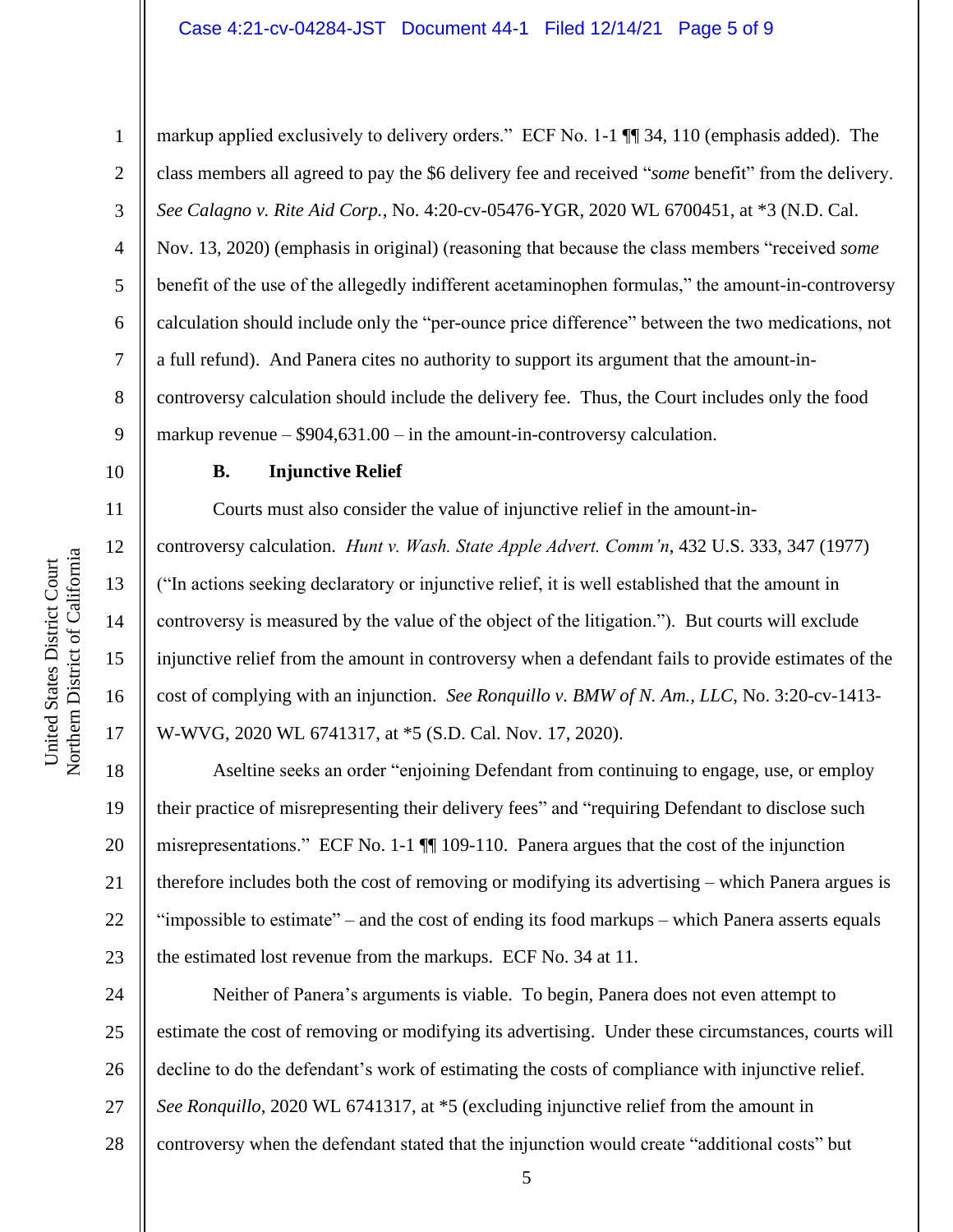12

13

14

15

16

17

1

failed to estimate what those costs would be). As for any costs associated with ending its food markups altogether, those costs would be separate from the injunction. The complaint does not to enjoin Panera from marking up its delivery food; it seeks to enjoin Panera from continuing to *misrepresent* their delivery fees. As the court in *Ahmad* put it, the complaint does not seek to force Panera to stop its food markups, "only that it *disclose* that it is doing so." *Ahmad*, 2021 WL 5447000, at \*6 (emphasis added). In short, the Court cannot include in its amount-in-controversy calculation costs that Panera has not estimated or which the injunction does not require Panera to incur.

**C. Attorney's Fees**

Attorney's fees may be included in the amount-in-controversy calculation if proven by a preponderance of the evidence. *Fritsch*, 899 F.3d at 795-96. While a percentage-based method can be used to calculate attorney's fees, the Ninth Circuit has declined to adopt a per se rule. *Id.* at 796 n.6. Still, 25% of the total recovery remains the "benchmark award" for attorney's fees, and courts in this district generally apply that benchmark absent special circumstances. *See Staton v. Boeing Co*., 327 F.3d 938, 968 (9th Cir. 2003); *Cortez v. United Nat. Foods, Inc.*, No. 18-cv-04603-BLF, 2019 WL 955001, at \*7 (N.D. Cal. Feb. 27, 2019) (noting that the 25% benchmark is generally applied even if not automatic).

18 19 20 21 22 23 24 25 26 27 28 Aseltine argues that the Court should disregard the 25% benchmark, citing cases in which courts have disregarded the 25% benchmark rate for attorney's fees when a defendant offered no evidence to support the request. *See* ECF No. 33 at 5-6 (citing cases). But these cases are distinguishable because, unlike in those cases, Panera *has* provided evidence to support the percentage award. ECF No. 34 at 13. And the Ninth Circuit has held that a defendant may look to cases in which the plaintiff's counsel sought similar attorney's fees to prove the amount of attorney's fees at stake. *Greene v. Harley-Davidson, Inc.*, 965 F.3d 767, 774 n.4 (9th Cir. 2020) ("Based on Harley-Davidson's evidence that Greene's attorney sought 35 percent in a similar case, it is reasonable to assume that Greene's attorney would seek fees equal to 25 percent of the amount in controversy if he were to prevail."). Against this backdrop, the court considers the multiple cases cited by Panera in which Aseline's counsel "has sought and received 25-30%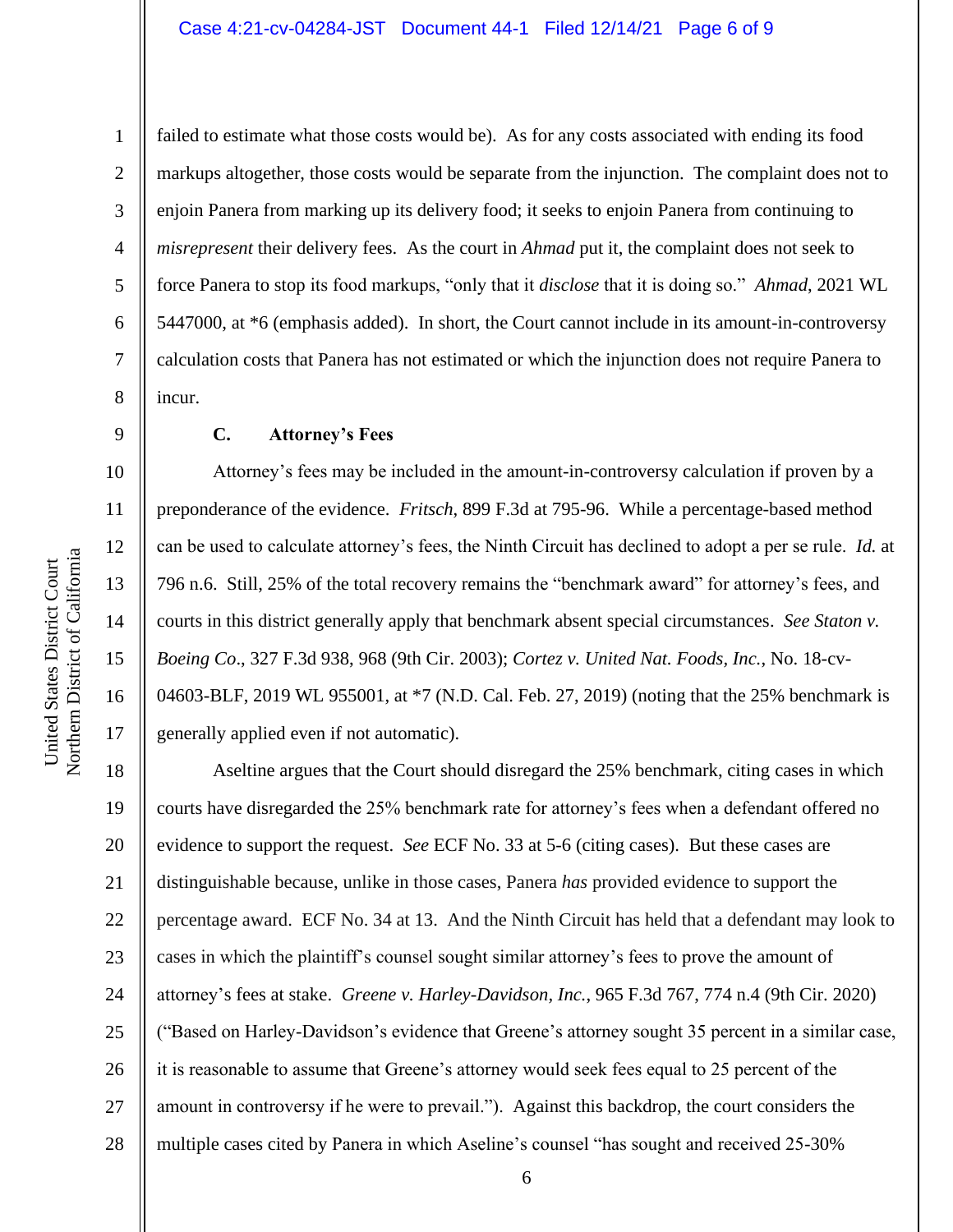#### Case 4:21-cv-04284-JST Document 44-1 Filed 12/14/21 Page 7 of 9

1

2

3

4

5

6

7

8

9

10

11

12

13

14

15

16

attorneys' fees awards in settlements of class actions brought under the CLRA." ECF No. 34 at 13; *see, e.g.*, *Figueroa v. Cap. One, N.A.*, No. 18-cv-692 JM(BGS), 2021 WL 211551, at \*9-10 (S.D. Cal. Jan. 21, 2021) (awarding attorney's fees of 30% of the settlement fund to Aseltine's counsel); *Walters v. Target Corp.*, No. 3:16-cv-1678-L-MDD, 2020 WL 6277436, at \*8 (S.D. Cal. Oct. 26, 2020) (awarding attorney's fees to Aseltine's counsel based on the 25% benchmark).

The Court finds that Panera has proven by a preponderance of the evidence that it is appropriate to include an estimated attorney's fee award of 25% in calculating the amount in controversy. Using the compensatory damages estimate set forth above, 25% of \$904,631.00 equals \$226,157.75. This brings the total amount in controversy to \$1,130,788.75.

#### **D. Punitive Damages**

Aseltine also seeks punitive damages under the CLRA. ECF No. 1-1 at 22. Punitive damages may be included in the amount-in-controversy calculation "if it is reasonably possible that [the defendant] may be liable for the proffered punitive damages amount." *Greene*, 965 F.3d at 772. A defendant can meet this burden by "cit[ing] a case based on the same or a similar statute in which the jury or court awarded punitive damages based on the punitive-compensatory damages ratio relied upon by the defendant in its removal notice." *Id.* 

17 18 19 20 21 22 23 24 In its removal notice, Panera invoked the prospect of punitive damages to argue that CAFA's amount-in-controversy requirement was satisfied, but never specified a ratio. Now Panera relies on a 2:1 ratio, citing two cases in which courts in the Ninth Circuit awarded a higher ratio for punitive damages for claims under the CLRA. *See, e.g.*, *In re Volkswagen "Clean Diesel" Mktg., Sales Pracs., and Prods. Liab. Litig.*, 445 F. Supp. 3d 535, 557 (reducing punitive damages award to four times the compensatory damages); *Chiteishvili v. Vertifx LLC*, No. 2:17 cv-8711 JFW (RAOx), 2018 WL 6716690, at \*5 (C.D. Cal. Dec. 21, 2018) (awarding punitive damages of five times the compensatory damages). $3$ 

25

28 consider Panera's "proffered punitive/compensatory damages ratio." *Greene*, 965 F.3d at 773. In *Greene*, for example, the defendant cited four cases with ratios ranging from 2:1 to 11:1, but the

<sup>26</sup> 27  $3$  Although Panera's opposition emphasized that the Court should use a ratio greater than 1:1 and specifically invoked only a 2:1 ratio, Panera also left open the possibility the ratio could be higher by saying "2:1 *or more*." *See* ECF No. 34 at 14 (emphasis added). But the Court cannot speculate how much higher Panera believes punitive damages could reasonably go – the Court must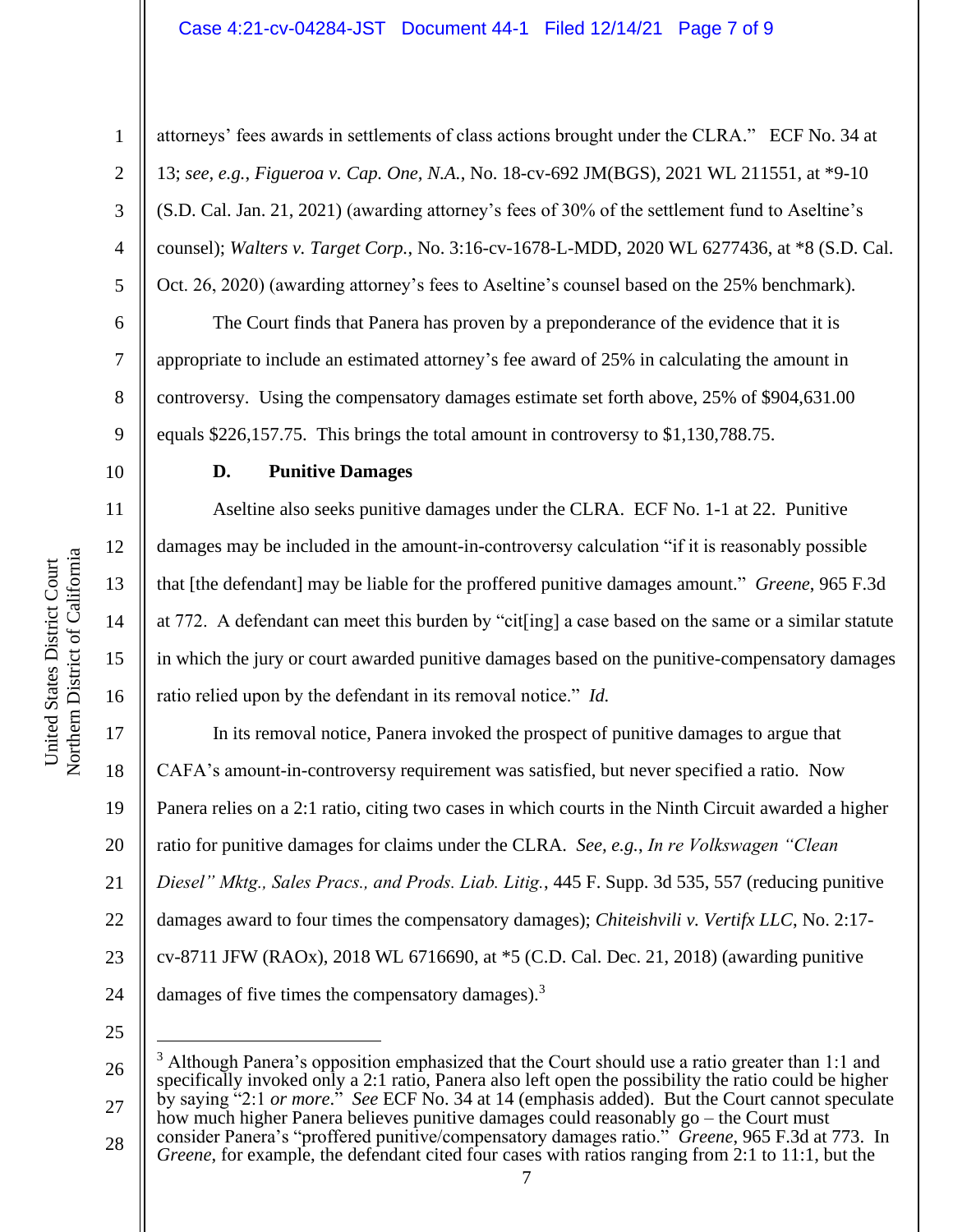4

5

6

7

8

9

10

11

12

13

14

15

16

17

18

1

Aseltine protests that Panera cannot belatedly argue for a 2:1 ratio when it did not specifically invoke that ratio in its removal notice. Aseltine also asserts that Panera cannot rely on cases with punitive damages ratios without analogizing to the facts of those cases. And finally, Aseltine stresses that his complaint never pleaded a specific damages amount and argues that courts have declined to extend *Greene*'s holding about punitive damages in those circumstances, citing *Calagano v. Rite Aid Corp.*, No. 4:20-cv-05476-YGR, 2020 WL 6700451, \*4 (N.D. Cal. Nov. 13, 2020)

The Court rejects Aseltine's arguments. To begin, "*Greene* does not hold, and CAFA does not provide, that the standard for showing whether CAFA's amount in controversy requirement is met varies depending on . . . the stage in litigation when the amount in controversy is challenged." *Hawkins v. Kroger Co.*, No. 15CV2320 JM (AHG), 2020 WL 8225732 (S.D. Cal. Dec. 29, 2020). Next, *Greene* expressly rejected the analogizing argument that Aseltine presses here: that a defendant must "show similarities to the other cases [with the punitive-damages ratio they cited]." 965 F.3d at 773. The Ninth Circuit there explained that such a question improperly considers "the likelihood of the plaintiff prevailing on the damages claim." *Id.* And finally, *Calagano* differs from this case because the complaint there (unlike Aseltine's) did "not seek punitive damages" at all. 2020 WL 6700451, \*4. Aseltine's complaint, although not specifying an amount, plainly seeks punitive damages in its prayer for relief.

19 20 21 The Court thus finds that a 2:1 ratio for punitive damages is appropriate here. This brings the total amount in controversy to \$2,940,050.75 (\$1,130,788.75 + \$1,809,262), which still does not satisfy the amount-in-controversy requirement.

In sum, the Court finds that Panera has failed to show by a preponderance of the evidence that the amount in controversy exceeds the \$5 million threshold CAFA requires. Accordingly, the

24

23

<sup>25</sup> 26 27 Ninth Circuit only recognized the ratio the defendant specifically invoked  $-1:1 -$  in its damages calculation. *Compare* Appellants' Brief on the Merits at 31-32, *Greene v. Harley-Davidson, Inc.*, 965 F.3d 767 (9th Cir. 2020) (No. 20-55281) ("[The defendant] provided the amounts of those verdicts, which produced ratios of punitive damages to compensatory damages ranging from as low as 2:1 up to 11:1.") *with Greene*, 965 F.3d at 772 ("Harley-Davidson met that burden by citing four cases where juries had awarded punitive damages at ratios higher than 1:1 for claims

<sup>28</sup> based on the CLRA."). The Court will follow the same course here and use for its analysis only the ratio Panera specifically invoked  $-2:1$ .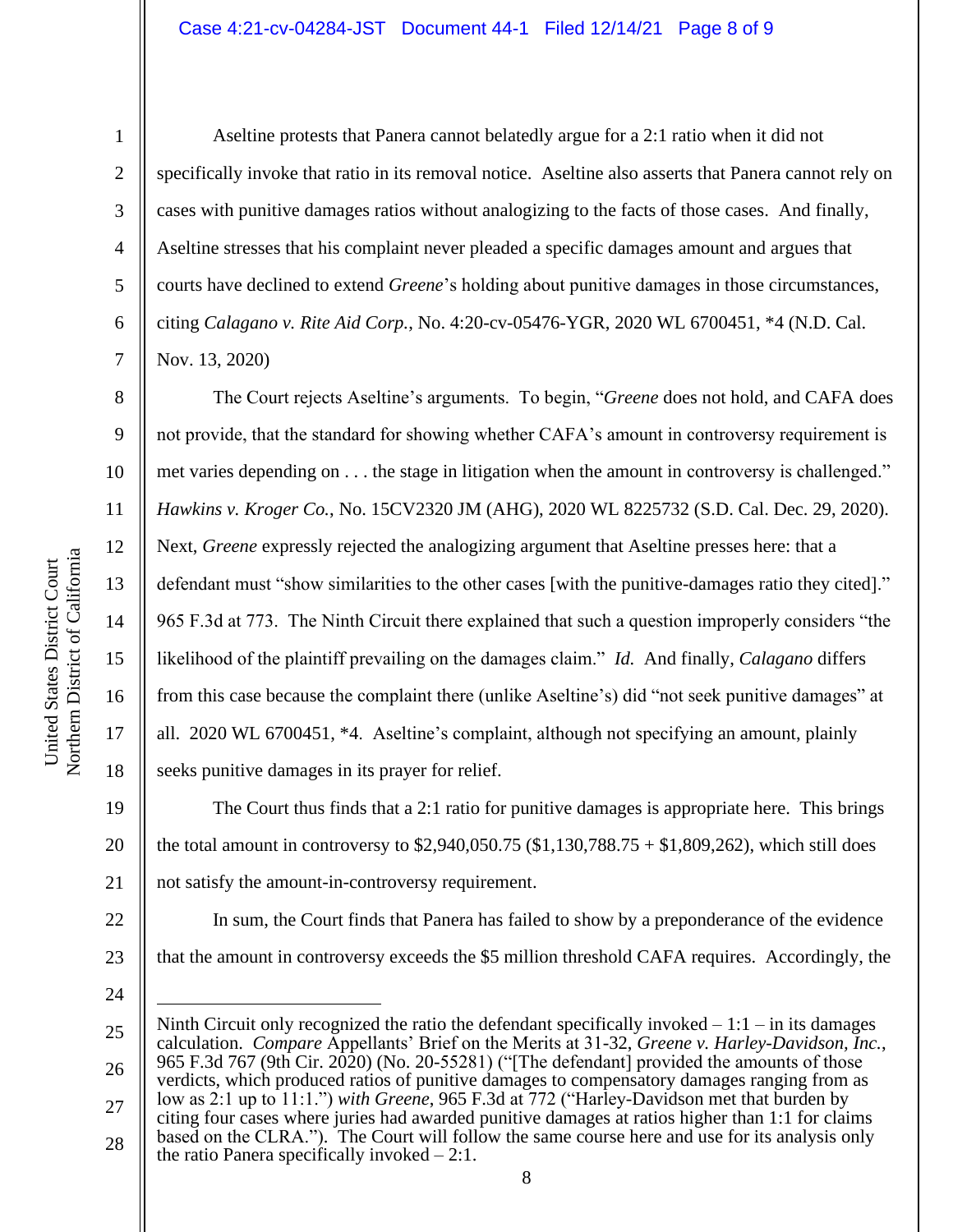additional jurisdictional discovery Aseltine requests is unnecessary.

Northern District of California Northern District of California United States District Court United States District Court

 **CONCLUSION** For the reasons given above, the Court GRANTS Aseltine's motion to remand and DENIES AS MOOT Panera's motion to transfer. The Clerk shall remand this case to the Superior Court of California, County of Alameda. **IT IS SO ORDERED.** Dated: December 13, 2021  $\sim$ JON S. nited States District Judge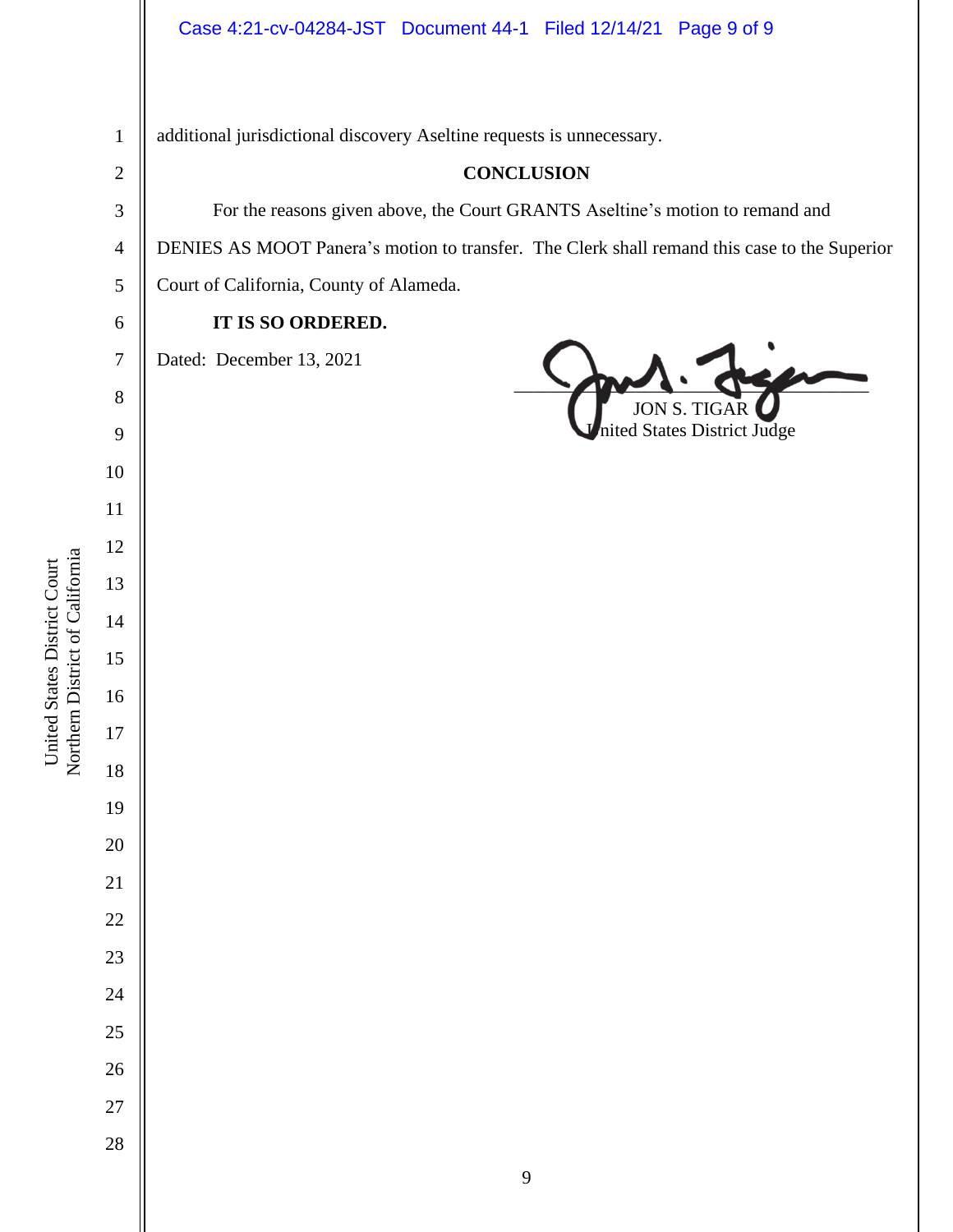ADRMOP,CLOSED

# **U.S. District Court California Northern District (Oakland) CIVIL DOCKET FOR CASE #: 4:21-cv-04284-JST Internal Use Only**

Aseltine v. Panera, LLC et al Assigned to: Judge Jon S. Tigar Case in other court: Alameda County Superior Court, RG21098794 Cause: 28:1332 Diversity-Contract Dispute

# **Plaintiff**

I hereby certify that the annexed instrument is a true and correct copy of the original on file in my office. ATTEST: Clerk, U.S. District Court Northern District of California I sie F. Sarrer by: Deputy Clerk Date: 12/14/2021

V.

# **Defendant**

Date Filed: 06/04/2021 Date Terminated: 12/13/2021 Jury Demand: Plaintiff Nature of Suit: 370 Other Fraud Jurisdiction: Diversity

## **Aaron Aseltine** represented by **Jeffrey Douglas Kaliel**

Kaliel PLLC 1875 Connecticut Avenue NW, 10th Floor Washington, DC 20009 (202) 350-4783 Email: jkaliel@kalielpllc.com *LEAD ATTORNEY ATTORNEY TO BE NOTICED*

## **Sophia Goren Gold**

Kaliel PLLC 1875 Connecticut Avenue NW, 10th Floor Washington, DC 20009 (202) 350-4783 Email: sgold@kalielpllc.com *ATTORNEY TO BE NOTICED*

## **Panera, LLC** represented by **Lukas Sosnicki**

Thompson Coburn LLP 2029 Century Park East, 19th Floor Los Angeles, CA 90067 310-282-2500 Fax: 310-282-2501 Email: lsosnicki@thompsoncoburn.com *ATTORNEY TO BE NOTICED*

| Date Filed | # | <b>Docket Text</b>                                                                                                                                                                                                                        |
|------------|---|-------------------------------------------------------------------------------------------------------------------------------------------------------------------------------------------------------------------------------------------|
| 06/04/2021 |   | 1   NOTICE OF REMOVAL from Alameda County Superior Court. Their case<br>number is RG21098794. (Filing fee \$402 receipt number 0971-16044881). Filed<br>by Panera, LLC. (Attachments: $\# 1$ Exhibit State Court File, $\# 2$ Civil Cover |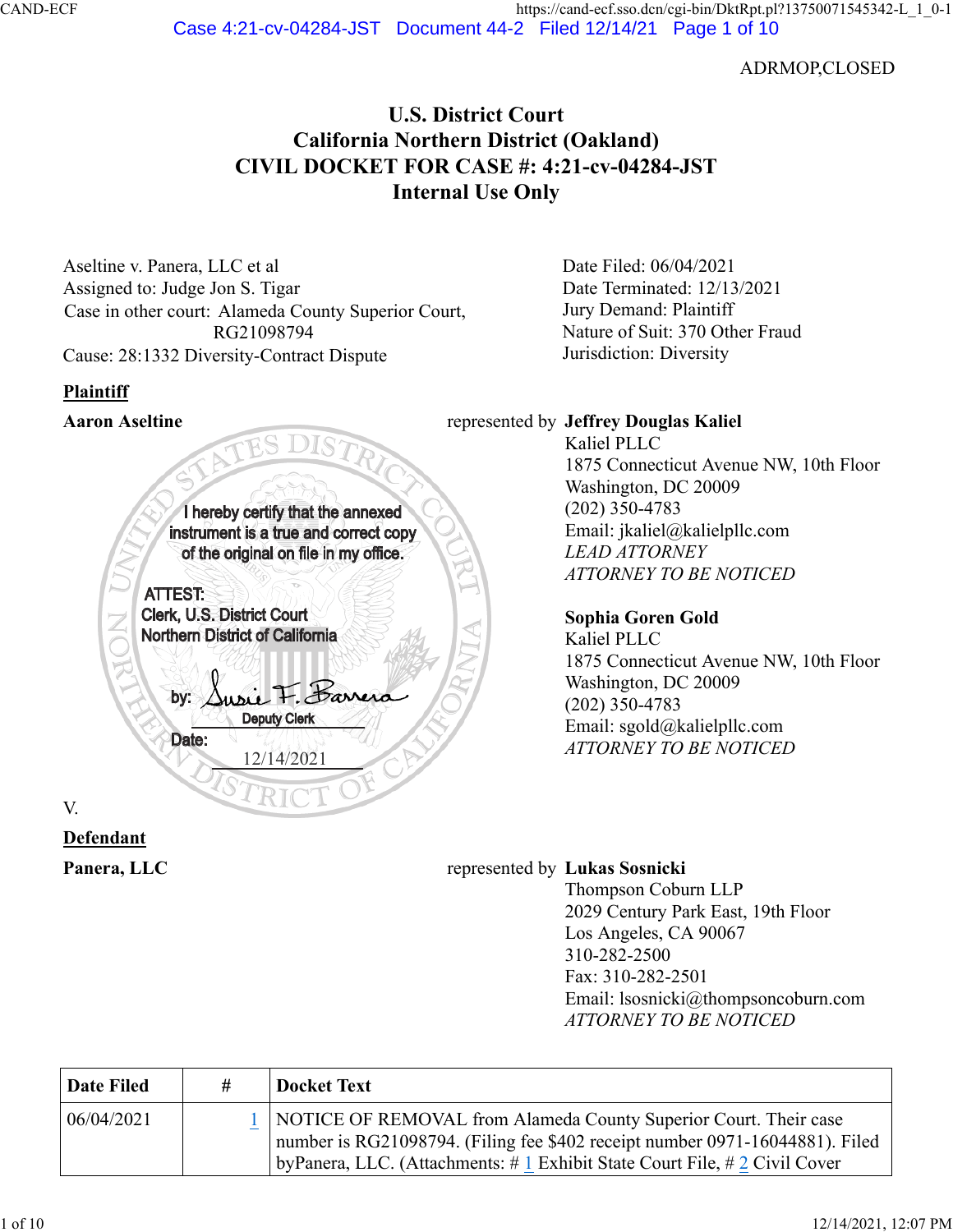CAND-ECF https://cand-ecf.sso.dcn/cgi-bin/DktRpt.pl?13750071545342-L\_1\_0-1

|            |                     | Case 4:21-cv-04284-JST  Document 44-2  Filed 12/14/21  Page 2 of 10                                                                                                                                                                                                                                                                                                                                                                                                                                                                                                                                        |
|------------|---------------------|------------------------------------------------------------------------------------------------------------------------------------------------------------------------------------------------------------------------------------------------------------------------------------------------------------------------------------------------------------------------------------------------------------------------------------------------------------------------------------------------------------------------------------------------------------------------------------------------------------|
|            |                     | Sheet, #3 Supplement Certificate of Entities or Interested Persons, #4<br>Supplement Notice of Appearance)(Sosnicki, Lukas) (Filed on 6/4/2021)<br>(Entered: 06/04/2021)                                                                                                                                                                                                                                                                                                                                                                                                                                   |
| 06/04/2021 | $\overline{2}$      | Case assigned to Magistrate Judge Thomas S. Hixson.                                                                                                                                                                                                                                                                                                                                                                                                                                                                                                                                                        |
|            |                     | Counsel for plaintiff or the removing party is responsible for serving the<br>Complaint or Notice of Removal, Summons and the assigned judge's standing<br>orders and all other new case documents upon the opposing parties. For<br>information, visit E-Filing A New Civil Case at http://cand.uscourts.gov<br>/ecf/caseopening.                                                                                                                                                                                                                                                                         |
|            |                     | Standing orders can be downloaded from the court's web page at<br>www.cand.uscourts.gov/judges. Upon receipt, the summons will be issued and<br>returned electronically. Counsel is required to send chambers a copy of the<br>initiating documents pursuant to L.R. $5-1(e)(7)$ . A scheduling order will be sent<br>by Notice of Electronic Filing (NEF) within two business days.<br>Consent/Declination due by 6/18/2021. (bwS, COURT STAFF) (Filed on<br>6/4/2021) (Entered: 06/07/2021)                                                                                                              |
| 06/07/2021 | 3                   | <b>Initial Case Management Scheduling Order with ADR Deadlines: Case</b><br>Management Statement due by 9/2/2021. Initial Case Management<br>Conference set for 9/9/2021 10:00 AM in San Francisco, Courtroom G, 15th<br>Floor. (elyS, COURT STAFF) (Filed on 6/7/2021) (Entered: 06/07/2021)                                                                                                                                                                                                                                                                                                              |
| 06/11/2021 | $\overline{4}$      | STIPULATION to Extend Defendant's Time to Respond to Complaint filed by<br>Panera, LLC. (Sosnicki, Lukas) (Filed on 6/11/2021) (Entered: 06/11/2021)                                                                                                                                                                                                                                                                                                                                                                                                                                                       |
| 06/21/2021 | A<br>$\overline{5}$ | *** PLEASE DISREGARD- SEE CORRECTED MOTION ITEM 7<br>*** Administrative Motion to File Under Seal Motion to Remand filed by Aaron<br>Aseltine. (Attachments: # 1 Declaration, # 2 Proposed Order, # 3 Redacted<br>Version of Motion to Remand, #4 Unredacted Version of Exhibit A to Motion to<br>Remand)(Kaliel, Jeffrey) (Filed on 6/21/2021) Modified on 6/21/2021 (elyS,<br>COURT STAFF). (Entered: 06/21/2021)                                                                                                                                                                                        |
| 06/21/2021 | 6                   | CLERK'S NOTICE Re: Consent or Declination: Plaintiffs/Defendants shall file a<br>consent or declination to proceed before a magistrate judge by 7/2/2021. Note<br>that any party is free to withhold consent to proceed before a magistrate judge<br>without adverse substantive consequences. The forms are available at:<br>http://cand.uscourts.gov/civilforms. (Party/parties were also notified via<br>telephone or email.) (This is a text-only entry generated by the court. There is no<br>document associated with this entry.) (cdnS, COURT STAFF) (Filed on<br>6/21/2021) (Entered: 06/21/2021) |
| 06/21/2021 | 7                   | Administrative Motion to File Under Seal Motion to Remand filed by Aaron<br>Aseltine. (Attachments: # 1 Declaration, # 2 Proposed Order, # 3 Redacted<br>Version of Motion to Remand, $\#$ 4 Unredacted Motion to Remand, $\#$ 5<br>Unredacted Exhibit A to Unredacted Motion for Remand)(Kaliel, Jeffrey) (Filed<br>on 6/21/2021) (Entered: 06/21/2021)                                                                                                                                                                                                                                                   |
| 06/21/2021 |                     | (Court only) ***Motions terminated: 5 Administrative Motion to File Under Seal<br>Motion to Remand filed by Aaron Aseltine. See 7 for Corrected Motion (elyS,<br>COURT STAFF) (Filed on 6/21/2021) (Entered: 06/21/2021)                                                                                                                                                                                                                                                                                                                                                                                   |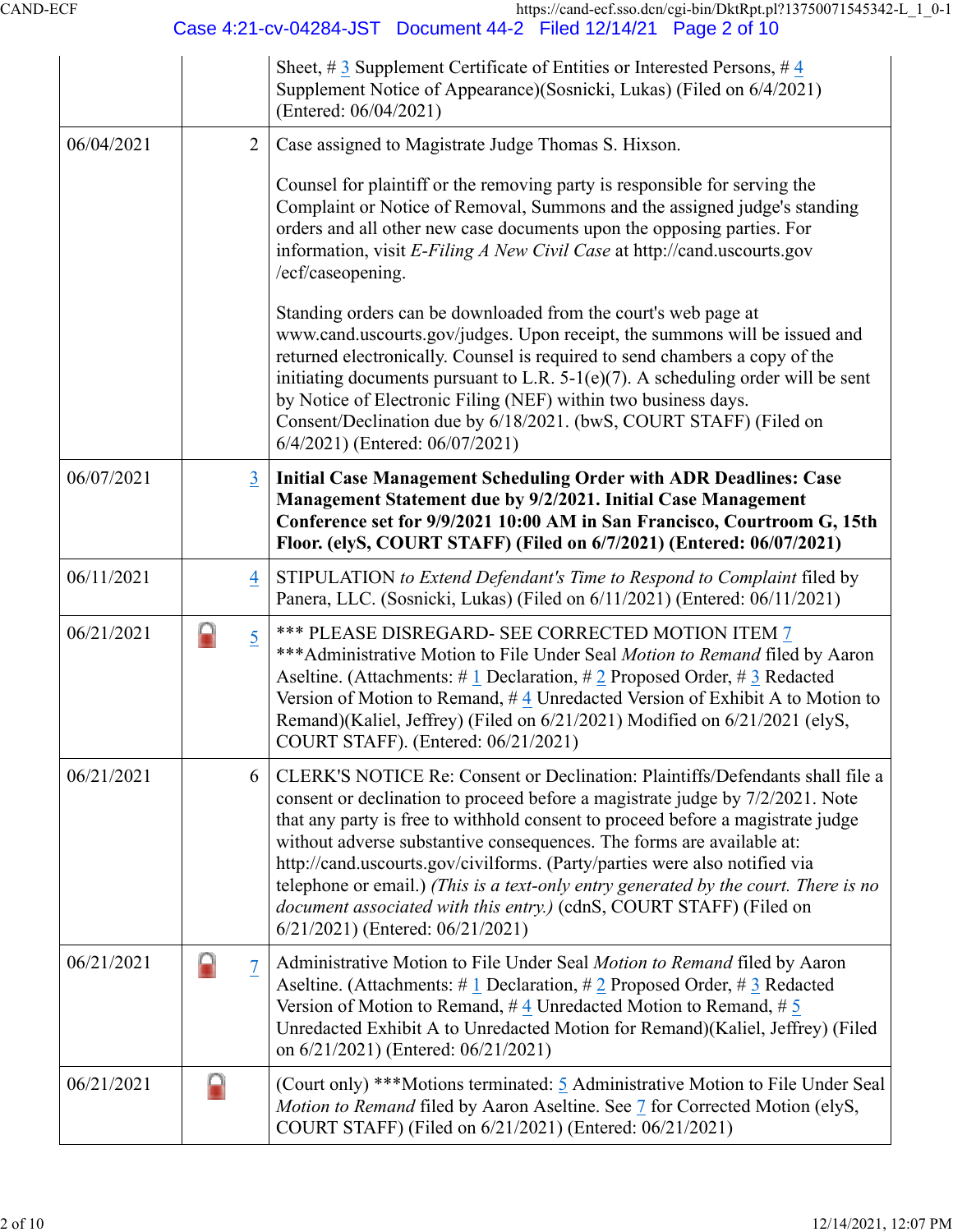06/21/2021 [8](https://ecf.cand.uscourts.gov/doc1/035020731546) MOTION for Extension of Time to File Response/Reply as to [4](https://ecf.cand.uscourts.gov/doc1/035120700093) Stipulation *to Extend Defendant's Time to Respond to Complaint* filed by Panera, LLC. (Attachments: # [1](https://ecf.cand.uscourts.gov/doc1/035120731547) Declaration of Lukas Sosnicki in Support, # [2](https://ecf.cand.uscourts.gov/doc1/035120731548) Exhibit 1, # [3](https://ecf.cand.uscourts.gov/doc1/035120731549) Proposed Order)(Sosnicki, Lukas) (Filed on 6/21/2021) (Entered: 06/21/2021) 06/22/2021 [9](https://cand-ecf.sso.dcn/cgi-bin/DisplayReceipt.pl?379786,27) CLERK'S NOTICE Setting Motion Hearing as to [7](https://ecf.cand.uscourts.gov/doc1/035020730179) Motion to Remand, [8](https://ecf.cand.uscourts.gov/doc1/035020731546) Motion for Extension of Time. Motion Hearing set for 7/29/2021 10:00 AM before Magistrate Judge Thomas S. Hixson by Zoom video conference. The webinar link and instructions are located at https://cand.uscourts.gov/judges/hixsonthomas-s-tsh/. *(This is a text-only entry generated by the court. There is no document associated with this entry.)*(cdnS, COURT STAFF) (Filed on 6/22/2021) (Entered: 06/22/2021) 06/25/2021 [10](https://ecf.cand.uscourts.gov/doc1/035020753457) MOTION to Transfer Case *Pursunt to 28 USC Section 1404(a)* filed by Panera, LLC. Motion Hearing set for 8/12/2022 10:00 AM in San Francisco, Courtroom G, 15th Floor before Magistrate Judge Thomas S. Hixson. Responses due by 7/9/2021. Replies due by 7/16/2021. (Attachments: # [1](https://ecf.cand.uscourts.gov/doc1/035120753458) Exhibit Ahmad v. Panera Complaint,  $\#\underline{2}$  Exhibit Declaration of Whitney Hewitt,  $\#\underline{3}$  Proposed Order) (Sosnicki, Lukas) (Filed on 6/25/2021) (Entered: 06/25/2021) 06/25/2021 **[11](https://ecf.cand.uscourts.gov/doc1/035120753895) Declaration of Lukas Sosnicki in Support of [7](https://ecf.cand.uscourts.gov/doc1/035020730179) Administrative Motion to File** Under Seal *Motion to Remand* filed byPanera, LLC. (Related document(s) [7](https://ecf.cand.uscourts.gov/doc1/035020730179) ) (Sosnicki, Lukas) (Filed on 6/25/2021) (Entered: 06/25/2021) 06/28/2021 [12](https://ecf.cand.uscourts.gov/doc1/035020759280) NOTICE by Panera, LLC re [10](https://ecf.cand.uscourts.gov/doc1/035020753457) MOTION to Transfer Case *Pursunt to 28 USC Section 1404(a) of Errata* (Attachments: # [1](https://ecf.cand.uscourts.gov/doc1/035120759281) Declaration of Whitney Hewitt, # [2](https://ecf.cand.uscourts.gov/doc1/035120759282) Exhibit 1 to Decl of Whitney Hewitt)(Sosnicki, Lukas) (Filed on 6/28/2021) (Entered: 06/28/2021) 07/01/2021 | [13](https://ecf.cand.uscourts.gov/doc1/035120774742) | CONSENT/DECLINATION to Proceed Before a US Magistrate Judge by Panera, LLC.. (Sosnicki, Lukas) (Filed on 7/1/2021) (Entered: 07/01/2021) 07/01/2021 [1](https://cand-ecf.sso.dcn/cgi-bin/DisplayReceipt.pl?379786,42)4 CLERK'S NOTICE OF IMPENDING REASSIGNMENT TO A U.S. DISTRICT COURT JUDGE: The Clerk of this Court will now randomly reassign this case to a District Judge because either (1) a party has not consented to the jurisdiction of a Magistrate Judge, or (2) time is of the essence in deciding a pending judicial action for which the necessary consents to Magistrate Judge jurisdiction have not been secured. You will be informed by separate notice of the district judge to whom this case is reassigned. ALL HEARING DATES PRESENTLY SCHEDULED BEFORE THE CURRENT MAGISTRATE JUDGE ARE VACATED AND SHOULD BE RE-NOTICED FOR HEARING BEFORE THE JUDGE TO WHOM THIS CASE IS REASSIGNED. *This is a text only docket entry; there is no document associated with this notice.* (rmm2S, COURT STAFF) (Filed on 7/1/2021) (Entered: 07/01/2021) 07/01/2021 [15](https://ecf.cand.uscourts.gov/doc1/035120776679) **ORDER REASSIGNING CASE. Case reassigned using a proportionate, random, and blind system pursuant to General Order No. 44 to Judge Saundra Brown Armstrong for all further proceedings. Magistrate Judge Thomas S. Hixson no longer assigned to case,. Signed by The Clerk on**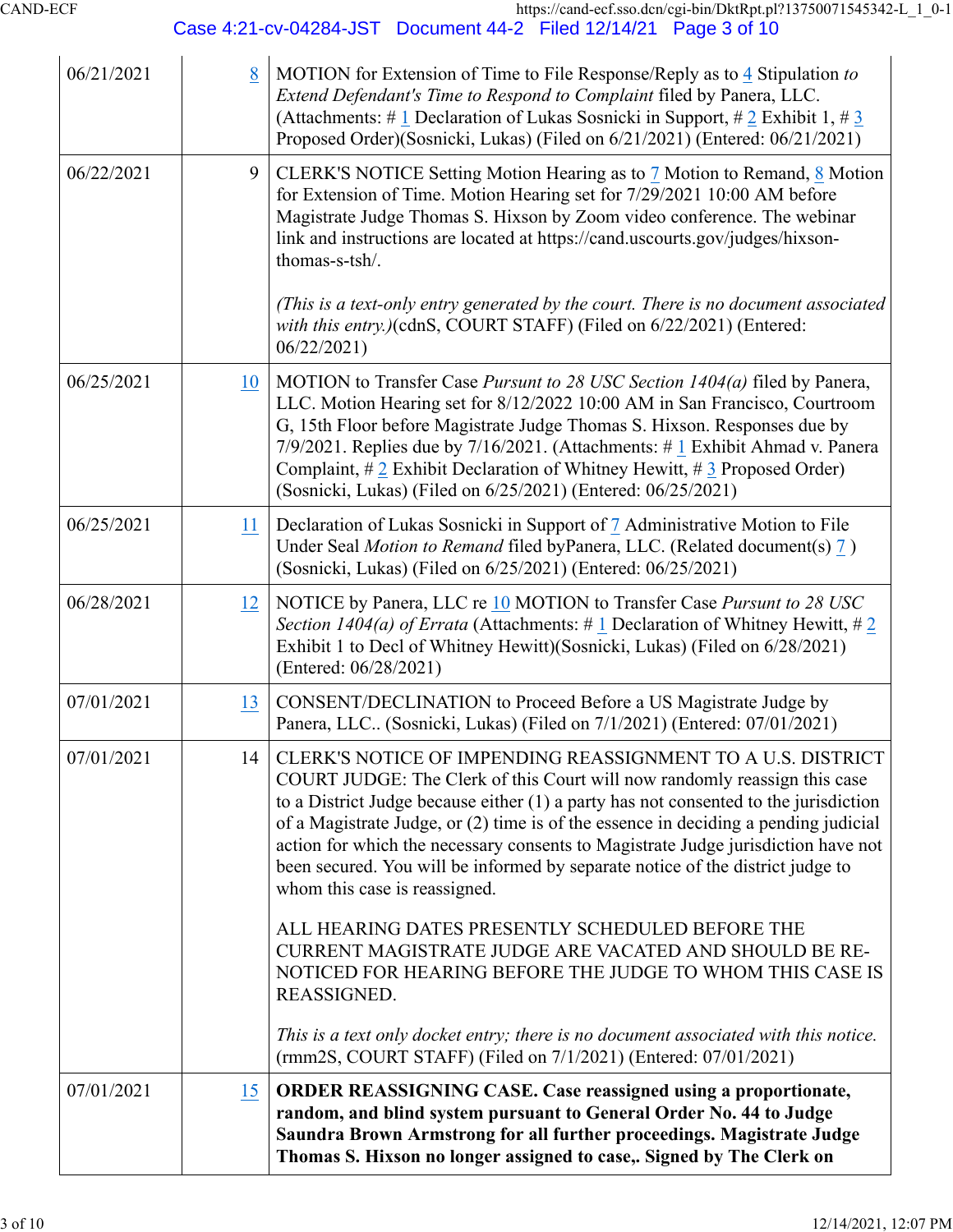CAND-ECF https://cand-ecf.sso.dcn/cgi-bin/DktRpt.pl?13750071545342-L\_1\_0-1

Case 4:21-cv-04284-JST Document 44-2 Filed 12/14/21 Page 4 of 10

|            |         | 7/1/21. (haS, COURT STAFF) (Filed on 7/1/2021) (Entered: 07/01/2021)                                                                                                                                                                                                                                                                                                                                                                                                                                                                                                             |
|------------|---------|----------------------------------------------------------------------------------------------------------------------------------------------------------------------------------------------------------------------------------------------------------------------------------------------------------------------------------------------------------------------------------------------------------------------------------------------------------------------------------------------------------------------------------------------------------------------------------|
| 07/01/2021 | 16      | <b>ORDER OF RECUSAL. Signed by Judge Saundra Brown Armstrong on</b><br>7/1/2021. (amgS, COURT STAFF) (Filed on 7/1/2021) (Entered: 07/01/2021)                                                                                                                                                                                                                                                                                                                                                                                                                                   |
| 07/02/2021 | 17      | <b>ORDER REASSIGNING CASE. Case reassigned using a proportionate,</b><br>random, and blind system pursuant to General Order No. 44 to Judge Jon<br>S. Tigar for all further proceedings. Judge Saundra Brown Armstrong no<br>longer assigned to case, Notice: The assigned judge participates in the<br>Cameras in the Courtroom Pilot Project. See General Order No. 65 and<br>http://cand.uscourts.gov/cameras.Signed by the Clerk on 7/2/2021.<br>(Attachments: #1 Notice of Eligibility for Video Recording)(anjS, COURT<br>STAFF) (Filed on 7/2/2021) (Entered: 07/02/2021) |
| 07/02/2021 | 18      | CLERK'S NOTICE SETTING CASE MANAGEMENT CONFERENCE AND<br>MOTIONS HEARING. Case Management Statement due by 9/28/2021. Initial<br>Case Management Conference set for 10/5/2021 02:00 PM in Oakland, -<br>Videoconference Only. Motion Hearing set for 8/26/2021 02:00 PM in Oakland,<br>- Videoconference Only before Judge Jon S. Tigar. This proceeding will be held<br>via a Zoom webinar.                                                                                                                                                                                     |
|            |         | Webinar Access: All counsel, members of the public, and media may access the<br>webinar information at https://www.cand.uscourts.gov/jst                                                                                                                                                                                                                                                                                                                                                                                                                                         |
|            |         | <b>Court Appearances:</b> Advanced notice is required of counsel or parties who<br>wish to be identified by the court as making an appearance or will be partic<br>ipating in the argument at the hearing. One list of names of all counsel appearing<br>for all parties must be sent in one email to the CRD at<br>JSTCRD@cand.uscourts.gov no later than August 25, 2021 by 2:00 p.m. for the<br>Motion Hearing and October 4, 2021 by 2:00 p.m for the Case Management<br>Conference.                                                                                         |
|            |         | <b>General Order 58.</b> Persons granted access to court proceedings held by<br>telephone or videoconference are reminded that photographing, recording, and<br>rebroadcasting of court proceedings, including screenshots or other visual<br>copying of a hearing, is absolutely prohibited.                                                                                                                                                                                                                                                                                    |
|            |         | Zoom Guidance and Setup: https://www.cand.uscourts.gov/zoom/.                                                                                                                                                                                                                                                                                                                                                                                                                                                                                                                    |
|            |         | , Set/Reset Deadline s as to 10 MOTION to Transfer Case Pursunt to 28 USC<br>Section $1404(a)$ , 8 MOTION for Extension of Time to File Response/Reply as to<br>4 Stipulation to Extend Defendant's Time to Respond to Complaint. Case<br>Management Statement due by 9/28/2021. Initial Case Management Conference<br>set for 10/5/2021 02:00 PM in Oakland, - Videoconference Only. Motion<br>Hearing set for 8/26/2021 02:00 PM in Oakland, - Videoconference Only before<br>Judge Jon S. Tigar. (mllS, COURT STAFF) (Filed on 7/2/2021) (Entered:<br>07/02/2021              |
| 07/06/2021 | н<br>19 | ***DISREGARD. ERROR IN FILING PER FILER. SEE DOCKET # 21<br><b>FOR CORRECTED FILING.***</b>                                                                                                                                                                                                                                                                                                                                                                                                                                                                                      |
|            |         | Administrative Motion to File Under Seal filed by Panera, LLC. (Attachments: #<br>1 Declaration of Lukas Sosnicki, $\# 2$ Proposed Order, $\# 3$ Redacted Version of<br>Opposition to Plaintiff's Motion to Remand, #4 Unredacted Version of                                                                                                                                                                                                                                                                                                                                     |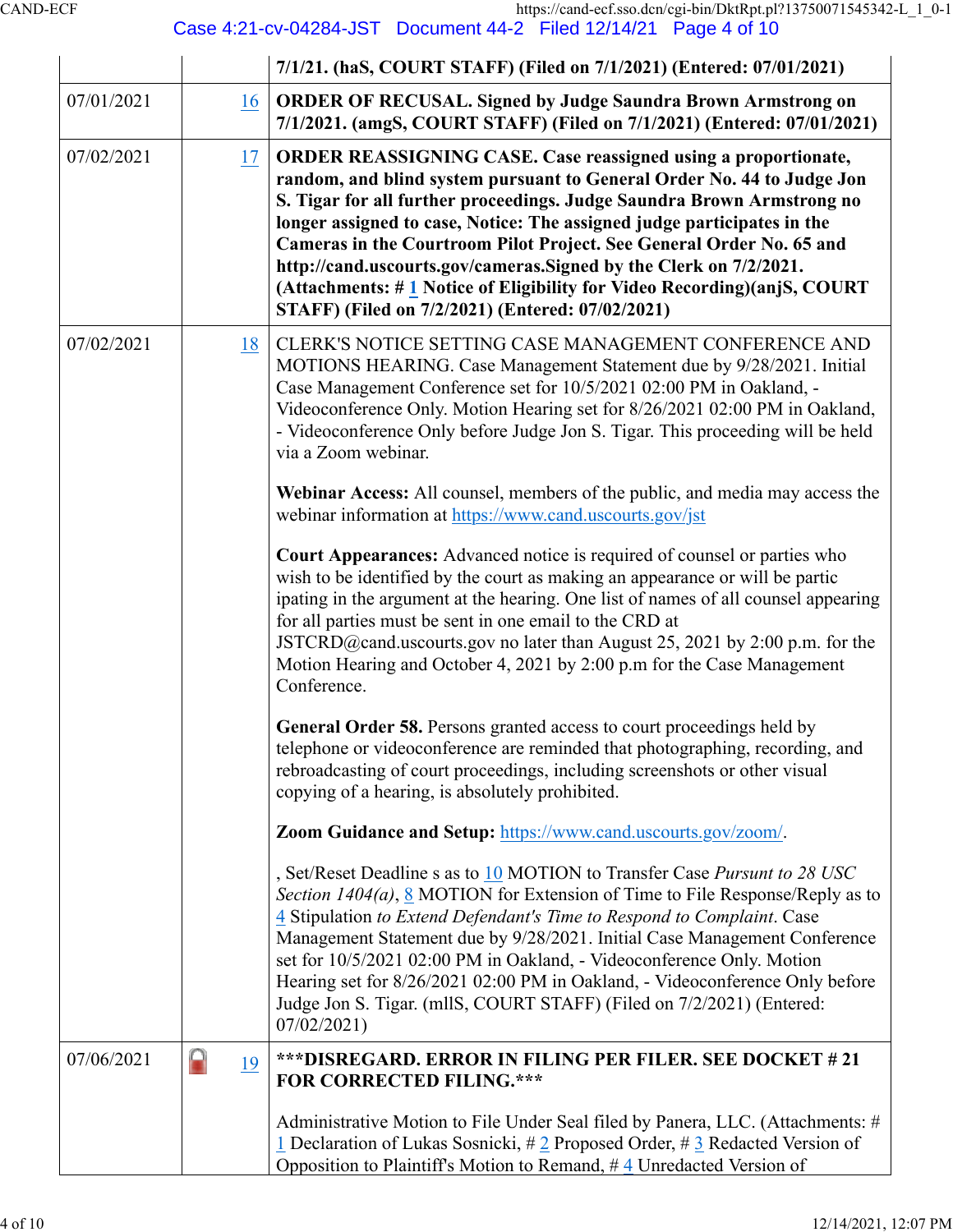CAND-ECF https://cand-ecf.sso.dcn/cgi-bin/DktRpt.pl?13750071545342-L\_1\_0-1

Case 4:21-cv-04284-JST Document 44-2 Filed 12/14/21 Page 5 of 10

|            |         | Opposition to Plaintiff's Motion to Remand, $\# 5$ Exhibit A to Unredacted Version<br>of Opposition to Plaintiff's Motion to Remand) (Sosnicki, Lukas) (Filed on<br>7/6/2021) Modified on 7/7/2021 (jmlS, COURT STAFF). (Entered: 07/06/2021)                                                                                                                                                                           |
|------------|---------|-------------------------------------------------------------------------------------------------------------------------------------------------------------------------------------------------------------------------------------------------------------------------------------------------------------------------------------------------------------------------------------------------------------------------|
| 07/07/2021 | 20      | Order by Judge Jon S. Tigar granting 7 Administrative Motion to File<br>Under Seal.(mllS, COURT STAFF) (Filed on 7/7/2021) (Entered:<br>07/07/2021                                                                                                                                                                                                                                                                      |
| 07/07/2021 | A<br>21 | Administrative Motion to File Under Seal filed by Panera, LLC. (Attachments: #<br>1 Declaration of Lukas Sosnicki, # 2 Proposed Order, # 3 Redacted Version of<br>Opposition to Plaintiff's Motion to Remand, $\#$ 4 Unredacted Version of<br>Opposition to Plaintiff's Motion to Remand, $# 5$ Unredacted Version of Exhibit<br>A)(Sosnicki, Lukas) (Filed on 7/7/2021) (Entered: 07/07/2021)                          |
| 07/07/2021 | O       | (Court only) ***Motions terminated: 19 Administrative Motion to File Under<br>Seal filed by Panera, LLC., ***Deadlines terminated. (jmlS, COURT STAFF)<br>(Filed on 7/7/2021) (Entered: 07/07/2021)                                                                                                                                                                                                                     |
| 07/09/2021 | 22      | OPPOSITION/RESPONSE (re 10 MOTION to Transfer Case Pursunt to 28 USC<br>Section 1404(a) ) filed by Aaron Aseltine. (Kaliel, Jeffrey) (Filed on 7/9/2021)<br>(Entered: 07/09/2021)                                                                                                                                                                                                                                       |
| 07/15/2021 | 23      | CLERKS NOTICE SETTING ZOOM HEARING. Initial Case Management<br>Conference set for 7/19/2021 08:30 AM in Oakland, - Videoconference Only.<br>This proceeding will be held via a Zoom webinar.                                                                                                                                                                                                                            |
|            |         | Webinar Access: All counsel, members of the public, and media may access the<br>webinar information at https://www.cand.uscourts.gov/jst                                                                                                                                                                                                                                                                                |
|            |         | <b>Court Appearances:</b> Advanced notice is required of counsel or parties who<br>wish to be i dentified by the court as making an appearance or will be<br>participating in the argument at the hearing. One list of names of all counsel<br>appearing for all parties must be sent in one email to the CRD at<br>JSTCRD@cand.uscourts.gov no later than July 16, 2021 by Noon.                                       |
|            |         | General Order 58. Persons granted access to court proceedings held by<br>telephone or videoconference are reminded that photographing, recording, and<br>rebroadcasting of court proceedings, including screenshots or other visual<br>copying of a hearing, is absolutely prohibited.                                                                                                                                  |
|            |         | Zoom Guidance and Setup: https://www.cand.uscourts.gov/zoom/.                                                                                                                                                                                                                                                                                                                                                           |
|            |         | Initial Case Management Conference set for 7/19/202 1 08:30 AM in Oakland, -<br>Videoconference Only. (This is a text-only entry generated by the court. There is<br>no document associated with this entry.) (mllS, COURT STAFF) (Filed on<br>7/15/2021) (Entered: 07/15/2021)                                                                                                                                         |
| 07/15/2021 | A<br>24 | Administrative Motion to File Under Seal Reply ISO Motion to Remand filed by<br>Aaron Aseltine. (Attachments: #1 Declaration of Sophia G. Gold ISO<br>Administrative Motion to File Under Seal, $\#$ 2 Proposed Order, $\#$ 3 Exhibit<br>Redacted Version of Reply ISO Motion to Remand, #4 Exhibit Unredacted<br>Version of Reply ISO to Motion to Remand)(Gold, Sophia) (Filed on 7/15/2021)<br>(Entered: 07/15/2021) |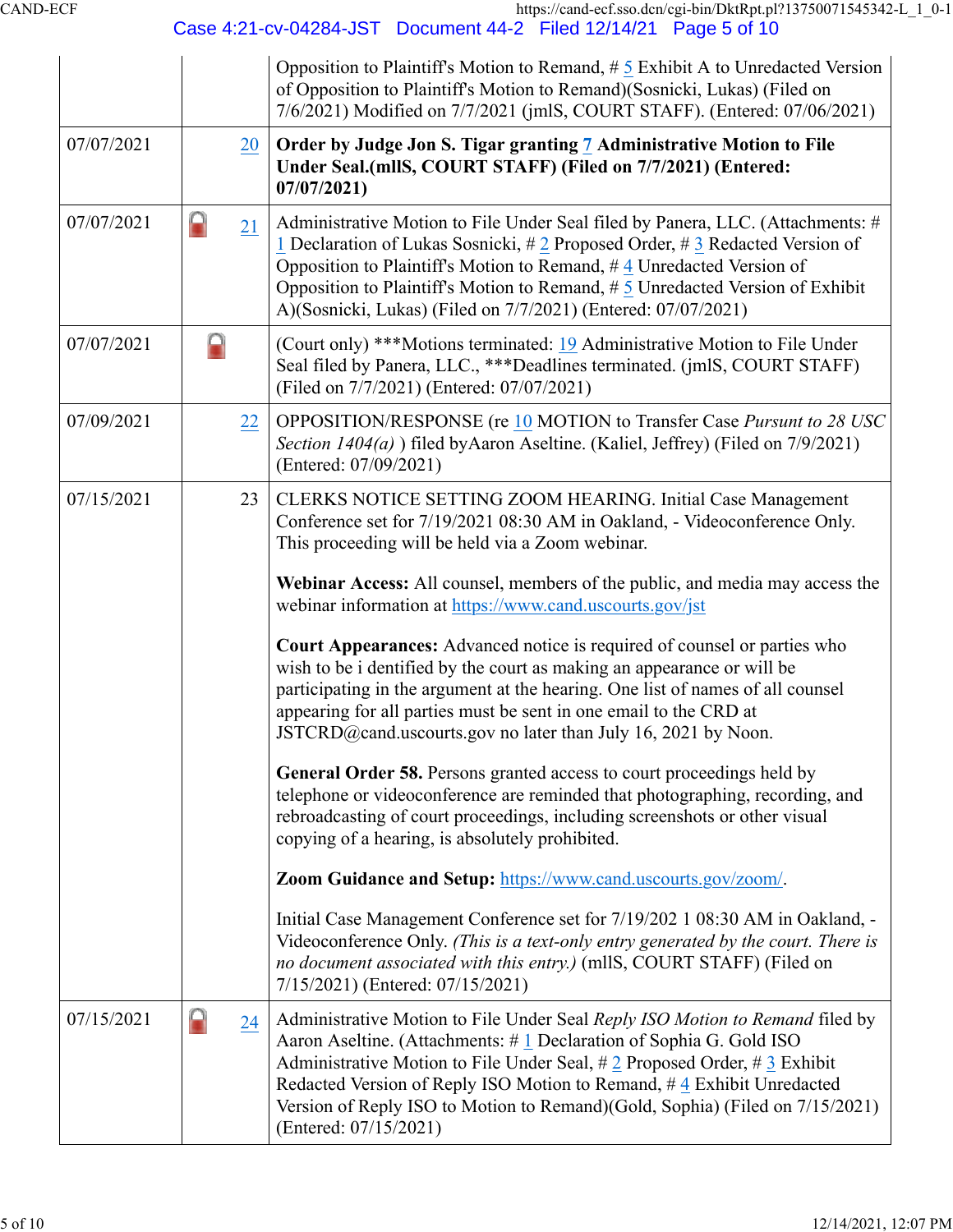| 07/15/2021 | 25        | REPLY (re 24 Administrative Motion to File Under Seal Reply ISO Motion to<br>Remand) (redacted) ISO Motion to Remand filed by Aaron Aseltine. (Gold,<br>Sophia) (Filed on 7/15/2021) (Entered: 07/15/2021)                                                                                                                                                                                                                                                                                                                                                                                                                                                                         |
|------------|-----------|------------------------------------------------------------------------------------------------------------------------------------------------------------------------------------------------------------------------------------------------------------------------------------------------------------------------------------------------------------------------------------------------------------------------------------------------------------------------------------------------------------------------------------------------------------------------------------------------------------------------------------------------------------------------------------|
| 07/15/2021 |           | Electronic filing error. REMINDER TO COUNSEL: In the future, please be<br>sure that the case number is correctly reflected on your documents as 4:21-<br>cv-04284-JST.Re: 25 Reply to Opposition/Response filed by Aaron Aseltine, 24<br>Administrative Motion to File Under Seal Reply ISO Motion to Remand filed by<br>Aaron Aseltine (jmlS, COURT STAFF) (Filed on 7/15/2021) (Entered:<br>07/16/2021                                                                                                                                                                                                                                                                           |
| 07/16/2021 | 26        | REPLY (re 10 MOTION to Transfer Case Pursunt to 28 USC Section $1404(a)$ )<br>Defendant Panera, LLC's Reply in Support of Its Motion to Transfer filed<br>byPanera, LLC. (Sosnicki, Lukas) (Filed on 7/16/2021) (Entered: 07/16/2021)                                                                                                                                                                                                                                                                                                                                                                                                                                              |
| 07/19/2021 | 27        | Minute Entry for proceedings held before Judge Jon S. Tigar: Initial Case<br>Management Conference held on 7/19/2021. Hearing held via Zoom<br>videoconference. Parties are addressed regarding the deficiencies in their<br>administrative motions to seal and are directed to read the Court's Standing<br>Orders. Written order to issue. Total Time in Court: 8 minutes. Court<br>Reporter: Not Reported. Plaintiff Attorney: Jeffrey Kaliel, Sophia Gold.<br>Defendant Attorney: Lukas Sosnicki. (This is a text-only entry generated by<br>the court. There is no document associated with this entry.) (mllS, COURT<br>STAFF) (Date Filed: 7/19/2021) (Entered: 07/19/2021) |
| 07/19/2021 | <u>28</u> | ORDER REGARDING MOTION TO REMAND by Judge Jon S. Tigar<br>granting 21 Administrative Motion to File Under Seal; granting 24<br>Administrative Motion to File Under Seal. (mllS, COURT STAFF) (Filed on<br>7/19/2021) (Entered: 07/19/2021)                                                                                                                                                                                                                                                                                                                                                                                                                                         |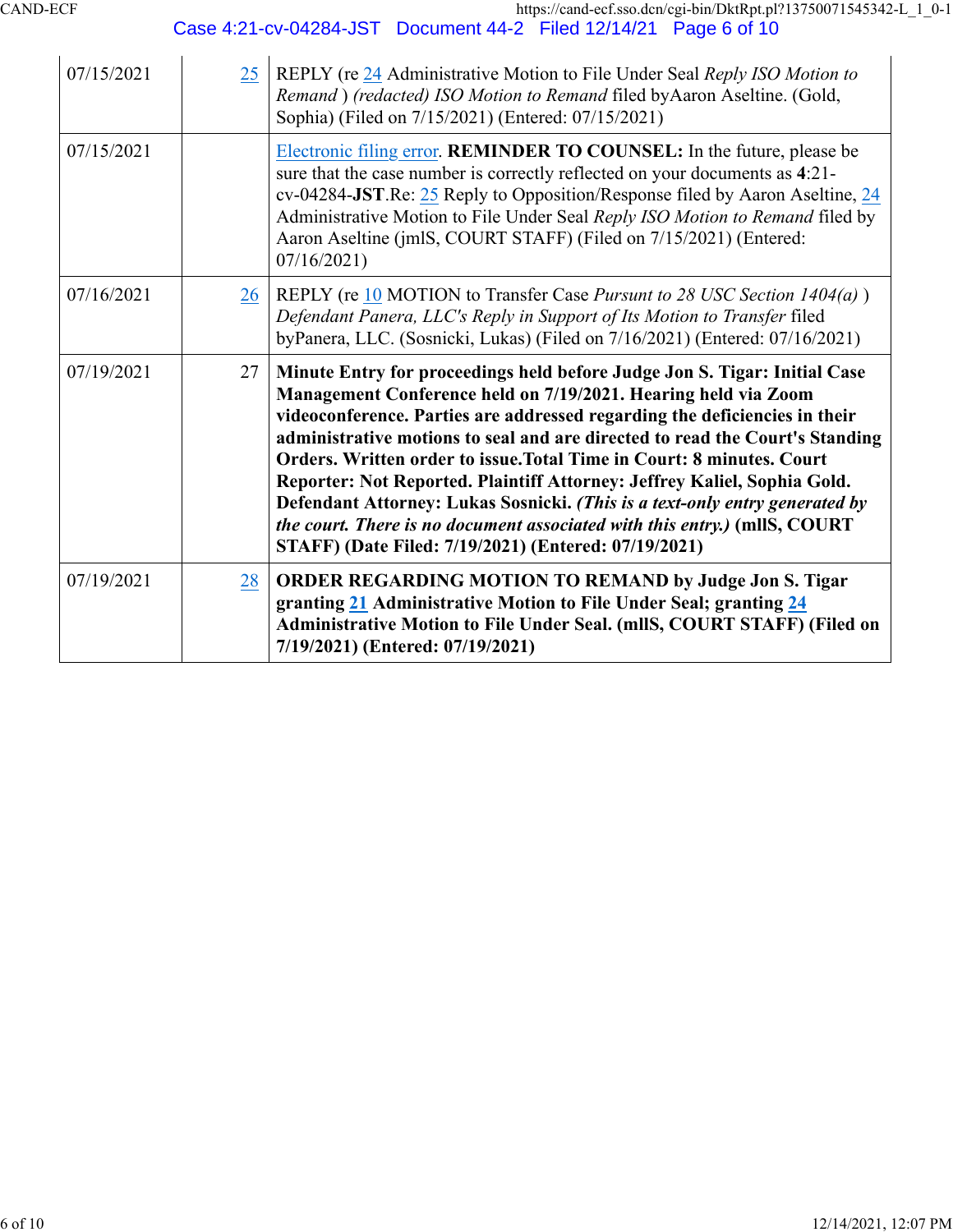Case 4:21-cv-04284-JST Document 44-2 Filed 12/14/21 Page 7 of 10

| 07/19/2021 | 29        | CLERK'S NOTICE Continuing Motion Hearing. (This is a text-only entry<br>generated by the court. There is no document associated with this entry.),<br>Set/Reset Deadlines as to 8 MOTION for Extension of Time to File<br>Response/Reply as to 4 Stipulation to Extend Defendant's Time to Respond to<br>Complaint, 10 MOTION to Transfer Case Pursunt to 28 USC Section 1404(a).,.<br>Motion Hearing set for 9/2/2021 02:00 PM in Oakland, - Videoconference Only<br>before Judge Jon S. Tigar. This proceeding will be held via a Zoom webinar. |
|------------|-----------|---------------------------------------------------------------------------------------------------------------------------------------------------------------------------------------------------------------------------------------------------------------------------------------------------------------------------------------------------------------------------------------------------------------------------------------------------------------------------------------------------------------------------------------------------|
|            |           | Webinar Access: All counsel, members of the public, and media may access the<br>webinar information at https://www.cand.uscourts.gov/jst                                                                                                                                                                                                                                                                                                                                                                                                          |
|            |           | <b>Court Appearances:</b> Advanced notice is required of counsel or parties who<br>wish to be identified by the court as making an appearance or will be<br>participating in the argument at the hearing. One list of names of all counsel<br>appearing for all parties must be sent in one email to the CRD at<br>JSTCRD@cand.uscourts.gov no later than September 1, 2021 by 2:00 p.m.                                                                                                                                                          |
|            |           | General Order 58. Persons granted access to court proceedings held by<br>telephone or videoconference are reminded that photographing, recording, and<br>rebroadcasting of court proceedings, including screenshots or other visual<br>copying of a hearing, is absolutely prohibited.                                                                                                                                                                                                                                                            |
|            |           | Zoom Guidance and Setup: https://www.cand.uscourts.gov/zoom/.                                                                                                                                                                                                                                                                                                                                                                                                                                                                                     |
|            |           | Motion Hearing set for 9/2/2021 02:00 PM in Oakland, - Videoconference Only<br>before Judge Jon S. Tigar. (Related documents(s) $\frac{8}{9}$ , 10 )(mllS, COURT STAFF)<br>(Filed on 7/19/2021) (Entered: 07/19/2021)                                                                                                                                                                                                                                                                                                                             |
| 07/19/2021 | ◘         | (Court only) ***Motions terminated: 8 MOTION for Extension of Time to File<br>Response/Reply as to 4 Stipulation to Extend Defendant's Time to Respond to<br>Complaint filed by Panera, LLC. (mllS, COURT STAFF) (Filed on 7/19/2021)<br>(Entered: 07/19/2021)                                                                                                                                                                                                                                                                                    |
| 07/20/2021 | 30        | First MOTION to Remand (Redacted) filed by Aaron Aseltine. Responses due<br>by 8/3/2021. Replies due by 8/10/2021. (Gold, Sophia) (Filed on 7/20/2021)<br>(Entered: 07/20/2021)                                                                                                                                                                                                                                                                                                                                                                   |
| 07/20/2021 | <b>31</b> | REPLY (re 30 First MOTION to Remand (Redacted) ) (Redacted) filed by Aaron<br>Aseltine. (Gold, Sophia) (Filed on 7/20/2021) (Entered: 07/20/2021)                                                                                                                                                                                                                                                                                                                                                                                                 |
| 07/20/2021 | 32        | CLERK'S NOTICE SETTING BRIEFING SCHEDULE. (This is a text-only<br>entry generated by the court. There is no document associated with this entry.),<br>Set/Reset Deadlines as to 30 First MOTION to Remand (Redacted)., Responses<br>due by 7/5/2021. Replies due by 7/12/2021. Motion Hearing set for 9/2/2021<br>02:00 PM in Oakland, - Videoconference Only before Judge Jon S. Tigar. This<br>proceeding will be held via a Zoom webinar.                                                                                                      |
|            |           | Webinar Access: All counsel, members of the public, and media may access the<br>webinar information at https://www.cand.uscourts.gov/jst                                                                                                                                                                                                                                                                                                                                                                                                          |
|            |           | <b>Court Appearances:</b> Advanced notice is required of counsel or parties who<br>wish to be identified by the court as making an appearance or will be<br>participating in the argument at the hearing. One list of names of all counsel                                                                                                                                                                                                                                                                                                        |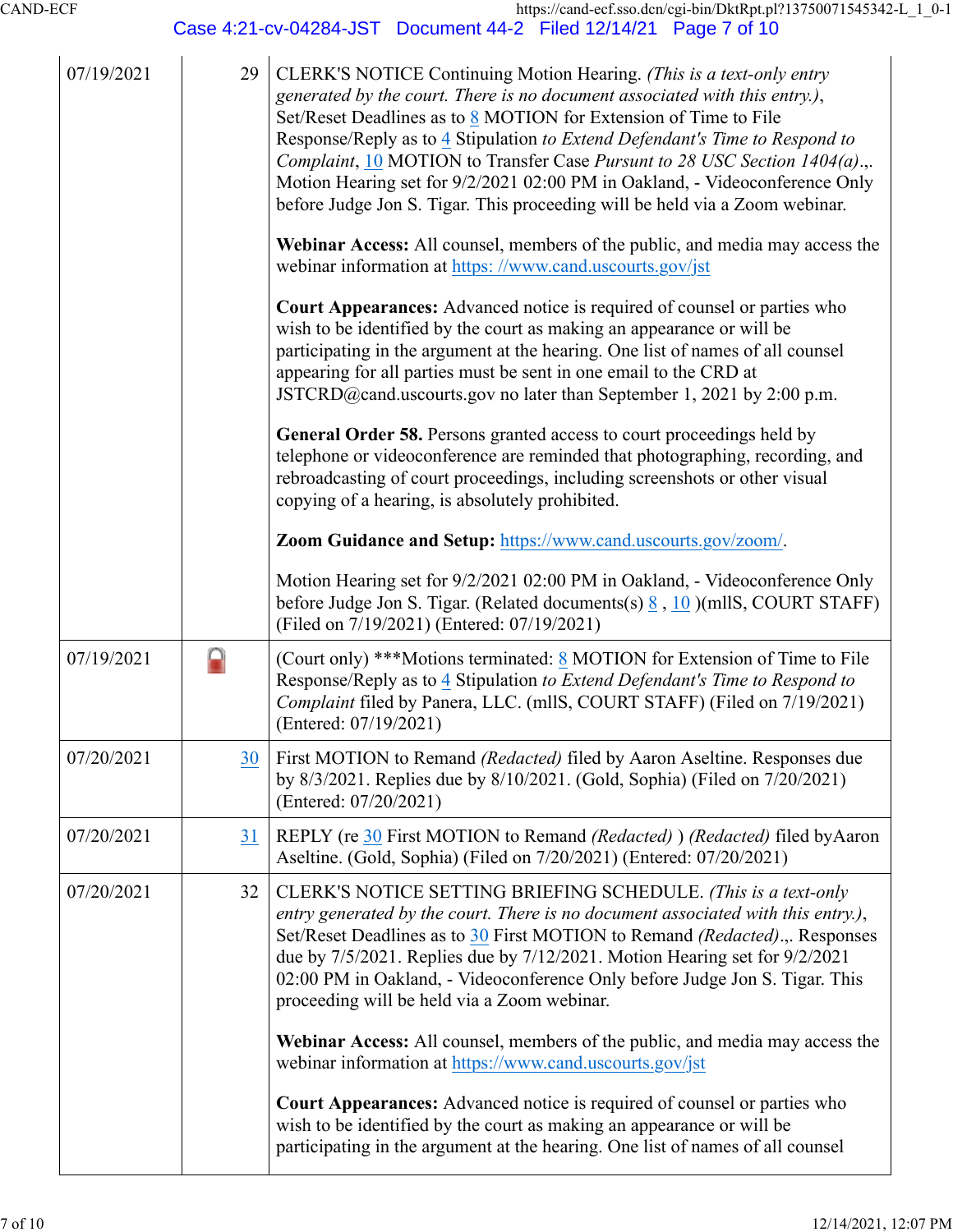| CAND-ECF |
|----------|
|----------|

|            |    | Case 4:21-cv-04284-JST Document 44-2 Filed 12/14/21 Page 8 of 10                                                                                                                                                                                                                                                                                                                                                                 |
|------------|----|----------------------------------------------------------------------------------------------------------------------------------------------------------------------------------------------------------------------------------------------------------------------------------------------------------------------------------------------------------------------------------------------------------------------------------|
|            |    | appearing for all parties must be sent in one email to the CRD at<br>JSTCRD@cand.uscourts.gov no later than September 1, 2021 by 2:00 p.m.                                                                                                                                                                                                                                                                                       |
|            |    | General Order 58. Persons granted access to court proceedings held by<br>telephone or videoconference are reminded that photographing, recording, and<br>rebroadcasting of court proceedings, including screenshots or other visual<br>copying of a hearing, is absolutely prohibited.                                                                                                                                           |
|            |    | Zoom Guidance and Setup: https://www.cand.uscourts.gov/zoom/.                                                                                                                                                                                                                                                                                                                                                                    |
|            |    | Responses due by 7/5/2021. Rep lies due by 7/12/2021. Motion Hearing set for<br>9/2/2021 02:00 PM in Oakland, - Videoconference Only before Judge Jon S.<br>Tigar. (mllS, COURT STAFF) (Filed on 7/20/2021) (Entered: 07/20/2021)                                                                                                                                                                                                |
| 07/20/2021 |    | Electronic filing error. Case division and judge information are incorrect. The<br>correct case information is Oakland Division and the case number should be<br>4:21-cv-4284 JST. Please re-file in its entirety. Re: 31 Reply to<br>Opposition/Response filed by Aaron Aseltine (jmlS, COURT STAFF) (Filed on<br>7/20/2021) (Entered: 07/21/2021)                                                                              |
| 07/21/2021 | 33 | REPLY (re 30 First MOTION to Remand (Redacted) ) filed by Aaron Aseltine.<br>(Gold, Sophia) (Filed on 7/21/2021) (Entered: 07/21/2021)                                                                                                                                                                                                                                                                                           |
| 08/03/2021 | 34 | OPPOSITION/RESPONSE (re 30 First MOTION to Remand (Redacted)) filed<br>byPanera, LLC. (Sosnicki, Lukas) (Filed on 8/3/2021) (Entered: 08/03/2021)                                                                                                                                                                                                                                                                                |
| 08/20/2021 | 35 | <b>ORDER VACATING HEARING re 30 First MOTION to Remand</b><br>(Redacted) filed by Aaron Aseltine, 10 MOTION to Transfer Case Pursunt to<br>28 USC Section 1404(a) filed by Panera, LLC. Signed by Judge Jon S. Tigar<br>on August 20, 2021. (mllS, COURT STAFF) (Filed on 8/20/2021) (Entered:<br>08/20/2021                                                                                                                     |
| 09/28/2021 | 36 | CASE MANAGEMENT STATEMENT JOINT AND PROPOSED ORDER filed<br>by Aaron Aseltine. (Kaliel, Jeffrey) (Filed on 9/28/2021) (Entered: 09/28/2021)                                                                                                                                                                                                                                                                                      |
| 10/01/2021 | 37 | ORDER CONTINUING CASE MANAGEMENT CONFERENCE<br>The case management conference currently scheduled for October 5, 2021 is<br>continued to December 7, 2021 at 2:00 p.m. An updated case management<br>statement is due November 30, 2021.<br>(This is a text-only entry generated by the court. There is no document associated<br>with this entry.) (Entered by Judge Jon S. Tigar) (Filed on 10/1/2021) (Entered:<br>10/01/2021 |
| 10/01/2021 | 38 | CLERK'S NOTICE SETTING ZOOM HEARING. (This is a text-only entry<br>generated by the court. There is no document associated with this entry.),. Case<br>Management Statement due by 11/30/2021. Initial Case Management Conference<br>set for 12/7/2021 02:00 PM in Oakland, - Videoconference Only. This<br>proceeding will be held via a Zoom webinar.                                                                          |
|            |    | Webinar Access: All counsel, members of the public, and media may access the<br>webinar information at https://www.cand.uscourts.gov/jst                                                                                                                                                                                                                                                                                         |
|            |    | Court Appearances: Advanced notice is required of counsel or parties who<br>wish to be identified by the court as making an appearance or will be<br>participating in the argume nt at the hearing. One list of names of all counsel                                                                                                                                                                                             |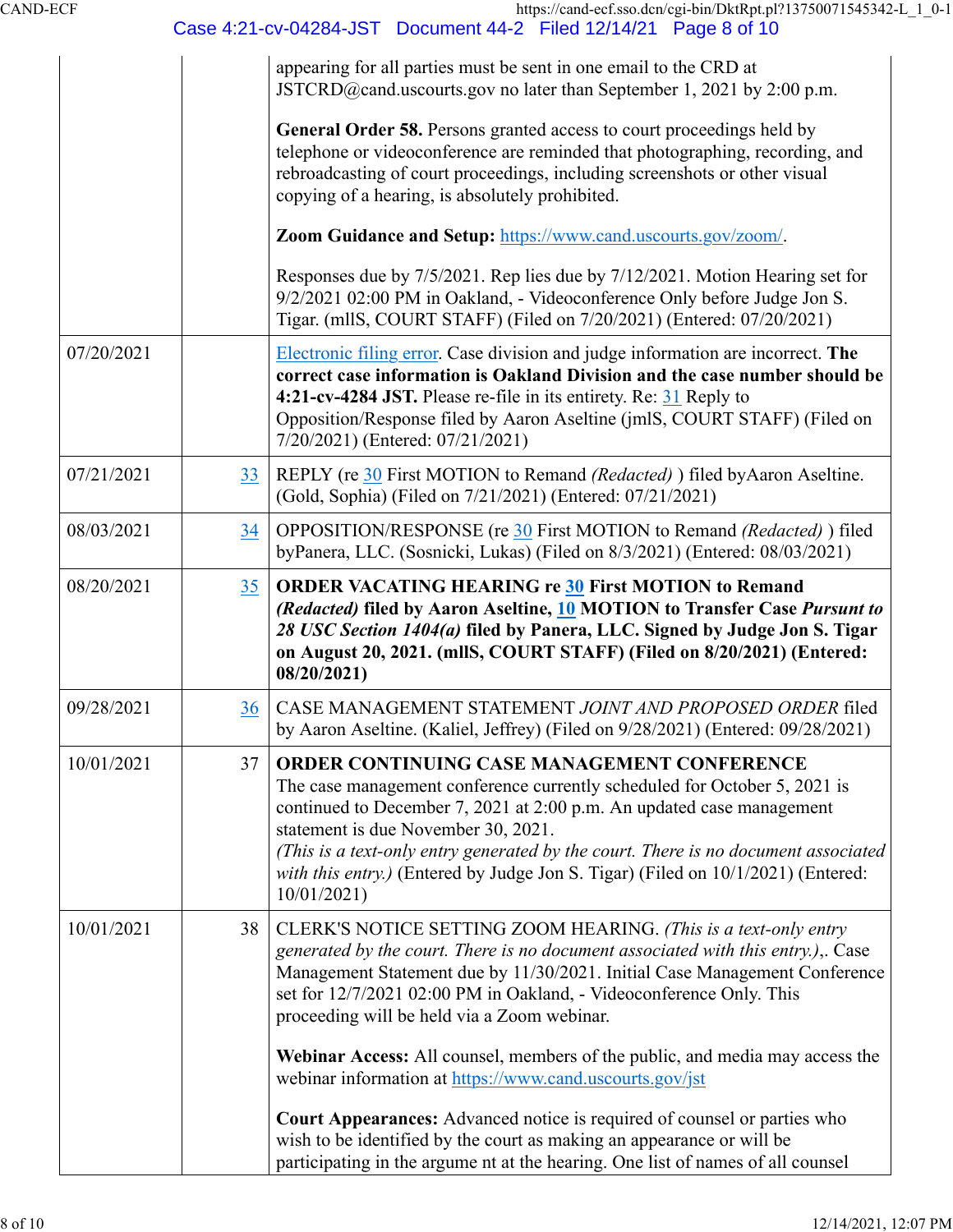|            |    | Case 4:21-cv-04284-JST  Document 44-2  Filed 12/14/21  Page 9 of 10                                                                                                                                                                                                                                                                                                                                                                                                                                                                            |
|------------|----|------------------------------------------------------------------------------------------------------------------------------------------------------------------------------------------------------------------------------------------------------------------------------------------------------------------------------------------------------------------------------------------------------------------------------------------------------------------------------------------------------------------------------------------------|
|            |    | appearing for all parties must be sent in one email to the CRDat<br>JSTCRD@cand.uscourts.gov no later than December 6, 2021 by 2:00 p.m.                                                                                                                                                                                                                                                                                                                                                                                                       |
|            |    | General Order 58. Persons granted access to court proceedings held by<br>telephone or videoconference are reminded that photographing, recording, and<br>rebroadcasting of court proceedings, including screenshots or other visual<br>copying of a hearing, is absolutely prohibited.                                                                                                                                                                                                                                                         |
|            |    | Zoom Guidance and Setup: https://www.cand.uscourts.gov/zoom/.                                                                                                                                                                                                                                                                                                                                                                                                                                                                                  |
|            |    | Case Management Statement due by 11/30/2021. Initial Case Management<br>Conference set for 12/7/2021 02:00 PM in Oakland, - Videocon ference Only.<br>(mllS, COURT STAFF) (Filed on 10/1/2021) (Entered: 10/01/2021)                                                                                                                                                                                                                                                                                                                           |
| 11/16/2021 | 39 | Supplemental Brief re 30 First MOTION to Remand (Redacted) filed by Aaron<br>Aseltine. (Related document(s) 30) (Kaliel, Jeffrey) (Filed on 11/16/2021)<br>(Entered: 11/16/2021)                                                                                                                                                                                                                                                                                                                                                               |
| 11/30/2021 | 40 | JOINT CASE MANAGEMENT STATEMENT Amended filed by Panera, LLC.<br>(Sosnicki, Lukas) (Filed on 11/30/2021) (Entered: 11/30/2021)                                                                                                                                                                                                                                                                                                                                                                                                                 |
| 12/07/2021 | 41 | ORDER CONTINUING CASE MANAGEMENT CONFERENCE<br>The case management conference scheduled for today is continued to January 11,<br>2022 at 2:00 p.m. An updated joint case management statement is not required.<br>The Court acknowledges that the motion to transfer is no longer at issue. See<br>ECF No. 39. The Court will rule on the pending motion to remand shortly.<br>(This is a text-only entry generated by the court. There is no document associated<br>with this entry.) (Tigar, Jon) (Filed on 12/7/2021) (Entered: 12/07/2021) |
| 12/07/2021 | 42 | CLERKS NOTICE SETTING ZOOM HEARING. Initial Case Management<br>Conference set for 1/11/2022 02:00 PM in Oakland, - Videoconference Only.<br>This proceeding will be held via a Zoom webinar.                                                                                                                                                                                                                                                                                                                                                   |
|            |    | Webinar Access: All counsel, members of the public, and media may access the<br>webinar information at https://www.cand.uscourts.gov/jst                                                                                                                                                                                                                                                                                                                                                                                                       |
|            |    | <b>Court Appearances:</b> Advanced notice is required of counsel or parties who<br>wish to be i dentified by the court as making an appearance or will be<br>participating in the argument at the hearing. One list of names of all counsel<br>appearing for all parties must be sent in one email to the CRD at<br>JSTCRD@cand.uscourts.gov no later than January 10, 2022 by 2:00 p.m.                                                                                                                                                       |
|            |    | General Order 58. Persons granted access to court proceedings held by<br>telephone or videoconference are reminded that photographing, recording, and<br>rebroadcasting of court proceedings, including screenshots or other visual<br>copying of a hearing, is absolutely prohibited.                                                                                                                                                                                                                                                         |
|            |    | Zoom Guidance and Setup: https://www.cand.uscourts.gov/zoom/.                                                                                                                                                                                                                                                                                                                                                                                                                                                                                  |
|            |    | Initial Case Management Conference set for 1/11/2022 02:00 PM in Oakland, -<br>Videoconference Only. (This is a text-only entry generated by the court. There is<br>no document associated with this entry.) (mll, COURT STAFF) (Filed on<br>12/7/2021) (Entered: 12/07/2021)                                                                                                                                                                                                                                                                  |